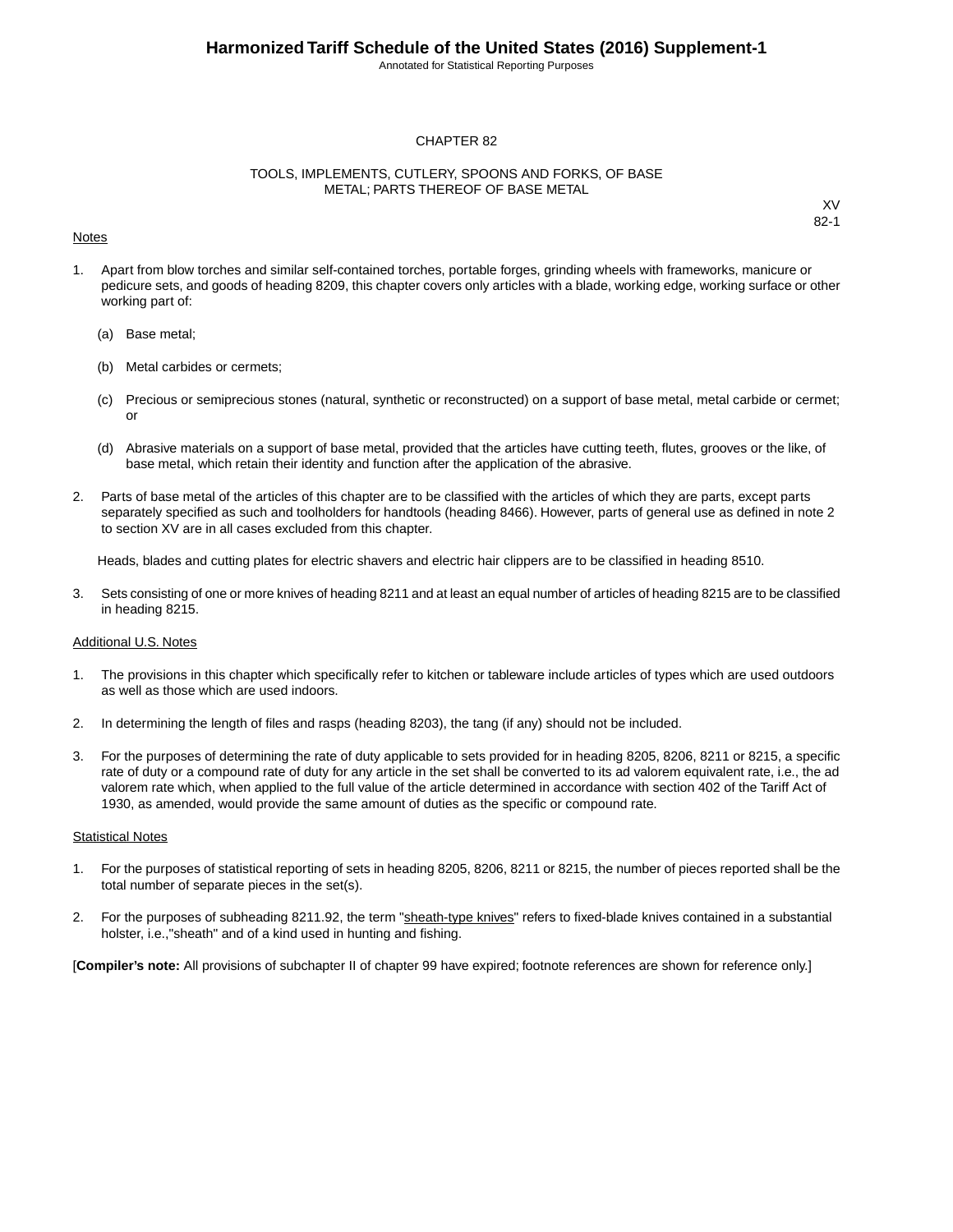Annotated for Statistical Reporting Purposes

| Heading/                 | Stat. |                                                                                                                                                                                                                                                                                                                                                         | Unit      |                   | Rates of Duty                                                                         |                       |
|--------------------------|-------|---------------------------------------------------------------------------------------------------------------------------------------------------------------------------------------------------------------------------------------------------------------------------------------------------------------------------------------------------------|-----------|-------------------|---------------------------------------------------------------------------------------|-----------------------|
| Subheading               | Suf-  | <b>Article Description</b>                                                                                                                                                                                                                                                                                                                              | of        |                   | 1                                                                                     | $\overline{2}$        |
|                          | fix   |                                                                                                                                                                                                                                                                                                                                                         | Quantity  | General           | Special                                                                               |                       |
| 8201                     |       | Handtools of the following kinds and base metal parts thereof:<br>spades, shovels, mattocks, picks, hoes, forks and rakes; axes,<br>bill hooks and similar hewing tools; secateurs and pruners of<br>any kind; scythes, sickles, hay knives, hedge shears, timber<br>wedges and other tools of a kind used in agriculture,<br>horticulture or forestry: |           |                   |                                                                                       |                       |
| 8201.10.00 00            |       |                                                                                                                                                                                                                                                                                                                                                         |           |                   |                                                                                       | 30%                   |
| 8201.30.00               | 10    | Mattocks, picks, hoes and rakes, and parts thereof  Free                                                                                                                                                                                                                                                                                                |           |                   |                                                                                       | 45%                   |
|                          | 80    |                                                                                                                                                                                                                                                                                                                                                         |           |                   |                                                                                       |                       |
| 8201.40<br>8201.40.30 00 |       | Axes, bill hooks and similar hewing tools, and parts thereof:                                                                                                                                                                                                                                                                                           |           |                   |                                                                                       | Free                  |
| 8201.40.60               |       |                                                                                                                                                                                                                                                                                                                                                         |           |                   | Free (A, AU, BH,                                                                      | 45%                   |
|                          | 10    |                                                                                                                                                                                                                                                                                                                                                         |           |                   | CA, CL, CO, D, E,<br>IL, JO, KR, MA,<br>MX, OM, P, PA,<br>PE, SG)                     |                       |
|                          | 80    |                                                                                                                                                                                                                                                                                                                                                         | <u>lx</u> |                   |                                                                                       |                       |
| 8201.50.00               | 00    | Secateurs and similar one-handed pruners and shears                                                                                                                                                                                                                                                                                                     |           |                   |                                                                                       |                       |
|                          |       | (including poultry shears), and parts thereof                                                                                                                                                                                                                                                                                                           |           | No 1c each + 2.8% | Free (A, AU, BH,                                                                      | $20¢$ each +          |
|                          |       |                                                                                                                                                                                                                                                                                                                                                         |           |                   | CA, CL, CO, D, E,<br>IL, JO, KR, MA,<br>MX, OM, P, PA,<br>PE, SG)                     | 45%                   |
| 8201.60.00 00            |       | Hedge shears, two-handed pruning shears and similar                                                                                                                                                                                                                                                                                                     |           |                   |                                                                                       |                       |
|                          |       |                                                                                                                                                                                                                                                                                                                                                         |           |                   | Free (A, AU, BH,<br>CA, CL, CO, D, E,<br>IL, JO, KR, MA,<br>MX, OM, P, PA,<br>PE, SG) | $20¢$ each $+$<br>45% |
| 8201.90                  |       | Other handtools of a kind used in agriculture, horticulture                                                                                                                                                                                                                                                                                             |           |                   |                                                                                       |                       |
| 8201.90.30 00            |       | or forestry, and parts thereof:                                                                                                                                                                                                                                                                                                                         |           | $5.1\%$ 1/        | Free (A, AU, BH,<br>CA, CL, CO, D, E,<br>IL, JO, KR, MA,<br>MX, OM, P, PA,<br>PE, SG) | $20¢$ each +<br>45%   |
| 8201.90.40 00            |       |                                                                                                                                                                                                                                                                                                                                                         |           | Free              |                                                                                       | 15%                   |
| 8201.90.60 00            |       |                                                                                                                                                                                                                                                                                                                                                         | X         | Free              |                                                                                       | Free                  |
|                          |       |                                                                                                                                                                                                                                                                                                                                                         |           |                   |                                                                                       |                       |

XV 82-2

1/ See subheading 9902.22.89.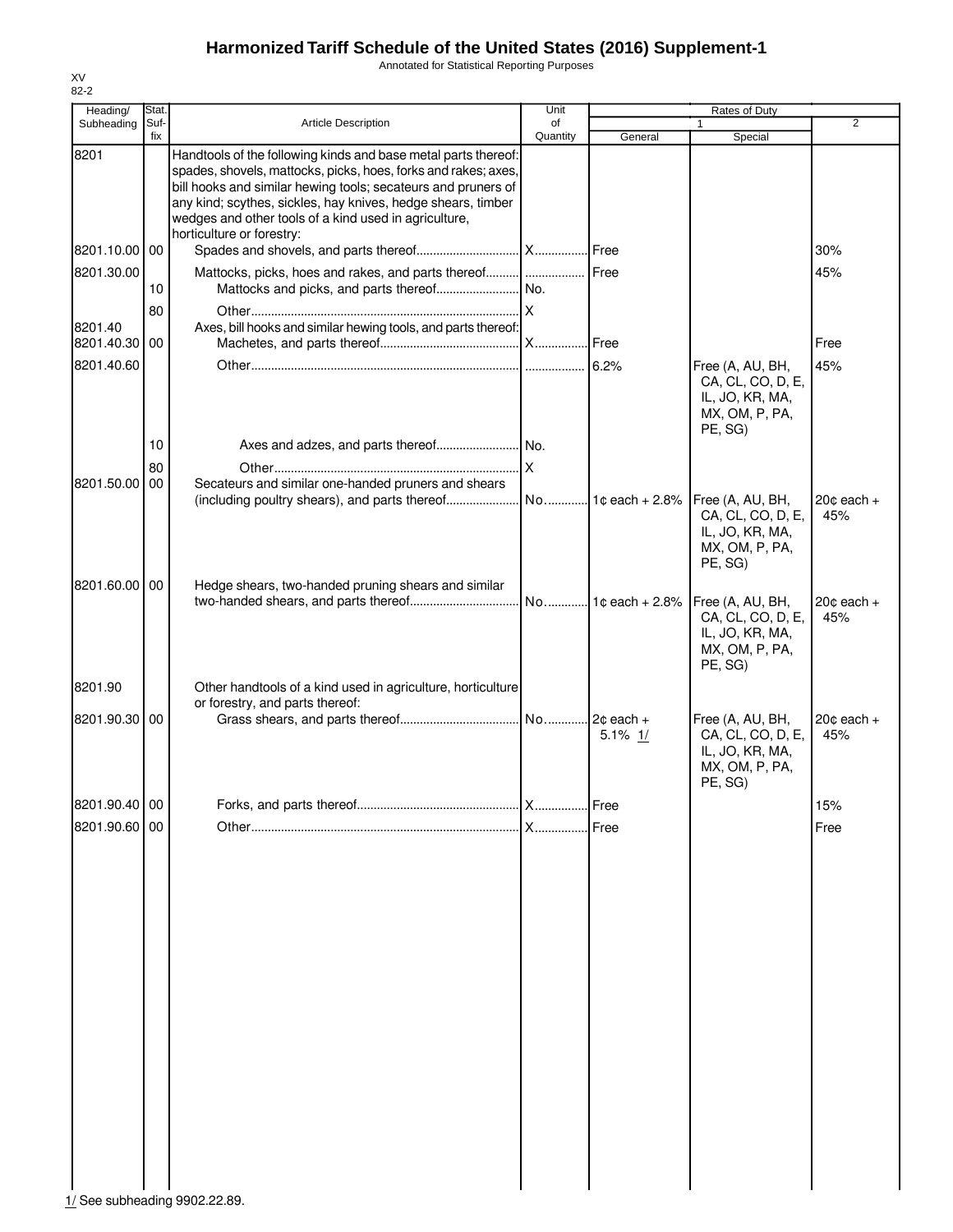Annotated for Statistical Reporting Purposes

| Heading/                       | Stat.       |                                                                                                                                                             | Unit           |         | Rates of Duty                                                     |                  |
|--------------------------------|-------------|-------------------------------------------------------------------------------------------------------------------------------------------------------------|----------------|---------|-------------------------------------------------------------------|------------------|
| Subheading                     | Suf-<br>fix | <b>Article Description</b>                                                                                                                                  | of<br>Quantity | General | Special                                                           | $\overline{2}$   |
| 8202                           |             | Handsaws, and metal parts thereof; blades for saws of all kinds<br>(including slitting, slotting or toothless saw blades), and base<br>metal parts thereof: |                |         |                                                                   |                  |
| 8202.10.00 00                  |             |                                                                                                                                                             |                |         |                                                                   | 20%              |
| 8202.20.00                     |             |                                                                                                                                                             |                |         |                                                                   | 20%              |
|                                | 30          |                                                                                                                                                             |                |         |                                                                   |                  |
|                                | 60          | Circular saw blades (including slitting or slotting saw<br>blades), and parts thereof:                                                                      |                |         |                                                                   |                  |
| 8202.31.00 00                  |             |                                                                                                                                                             |                |         |                                                                   | 25%              |
| 8202.39.00                     | 10          |                                                                                                                                                             |                |         |                                                                   | 25%              |
|                                | 40          |                                                                                                                                                             |                |         |                                                                   |                  |
|                                | 70          |                                                                                                                                                             | No.            |         |                                                                   |                  |
| 8202.40<br>8202.40.30 00       |             | Chain saw blades, and parts thereof:<br>With cutting parts containing by weight over 0.2<br>percent of chromium, molybdenum, or tungsten or over            |                |         |                                                                   |                  |
|                                |             |                                                                                                                                                             |                |         | Free (A, AU, BH,                                                  | 60%              |
|                                |             |                                                                                                                                                             |                |         | CA, CL, CO, D, E,<br>IL, JO, KR, MA,<br>MX, OM, P, PA,<br>PE, SG) |                  |
| 8202.40.60                     |             |                                                                                                                                                             |                | Free    |                                                                   | 27.5%            |
|                                | 30          |                                                                                                                                                             |                |         |                                                                   |                  |
|                                | 60          | Other saw blades, and parts thereof:                                                                                                                        |                |         |                                                                   |                  |
| 8202.91                        |             | Straight saw blades, for working metal:                                                                                                                     |                |         |                                                                   |                  |
| 8202.91.30 00                  |             |                                                                                                                                                             |                |         |                                                                   | 20%              |
| 8202.91.60 00<br>8202.99.00 00 |             |                                                                                                                                                             |                |         |                                                                   | 40¢/gross<br>20% |
|                                |             |                                                                                                                                                             |                |         |                                                                   |                  |
|                                |             |                                                                                                                                                             |                |         |                                                                   |                  |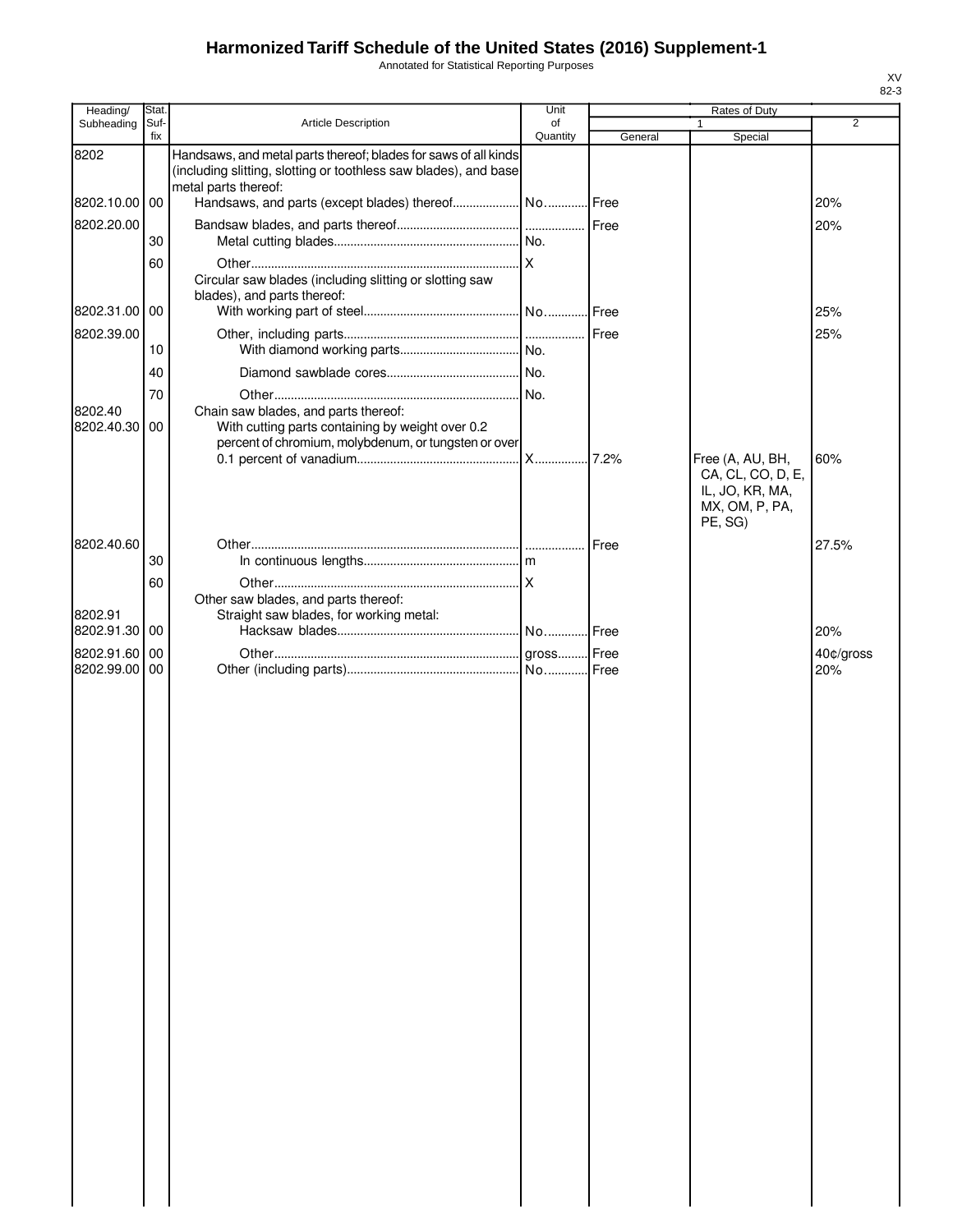Annotated for Statistical Reporting Purposes

| Heading/                 | Stat.       |                                                                                                                                                                                                                                         | Unit           |         | Rates of Duty                                                                         |                        |
|--------------------------|-------------|-----------------------------------------------------------------------------------------------------------------------------------------------------------------------------------------------------------------------------------------|----------------|---------|---------------------------------------------------------------------------------------|------------------------|
| Subheading               | Suf-<br>fix | <b>Article Description</b>                                                                                                                                                                                                              | of<br>Quantity | General | 1<br>Special                                                                          | $\overline{2}$         |
| 8203<br>8203.10          |             | Files, rasps, pliers (including cutting pliers), pincers, tweezers,<br>metal cutting shears, pipe cutters, bolt cutters, perforating<br>punches and similar handtools, and base metal parts thereof:<br>Files, rasps and similar tools: |                |         |                                                                                       |                        |
| 8203.10.30               | 00          |                                                                                                                                                                                                                                         |                |         |                                                                                       | 47.5¢/doz.             |
| 8203.10.60               | 00          |                                                                                                                                                                                                                                         |                |         |                                                                                       | 62.5¢/doz.             |
| 8203.10.90 00<br>8203.20 |             | Pliers (including cutting pliers), pincers, tweezers and<br>similar tools, and parts thereof:                                                                                                                                           |                |         |                                                                                       | 77.5¢/doz.             |
| 8203.20.20 00            |             |                                                                                                                                                                                                                                         |                |         | Free (A, AU, BH,<br>CA, CL, CO, D, E,<br>IL, JO, KR, MA,<br>MX, OM, P, PA,<br>PE, SG) | 60%                    |
| 8203.20.40 00            |             | Other:                                                                                                                                                                                                                                  |                |         | Free (A+, AU, BH,                                                                     | 60%                    |
|                          |             |                                                                                                                                                                                                                                         |                |         | CA, CL, CO, D, E,<br>IL, JO, MA, MX,<br>OM, P, PA, PE,<br>SG)<br>6% (KR)              |                        |
| 8203.20.60               |             |                                                                                                                                                                                                                                         |                |         | CA, CL, CO, D, E,<br>IL, JO, KR, MA,<br>MX, OM, P, PA,<br>PE, SG)                     | $$1.20$ /doz. +<br>60% |
|                          | 30          |                                                                                                                                                                                                                                         |                |         |                                                                                       |                        |
|                          | 60          |                                                                                                                                                                                                                                         |                |         |                                                                                       |                        |
| 8203.20.80               | 00          |                                                                                                                                                                                                                                         |                | 4.5%    | Free (A, AU, BH,<br>CA, CL, CO, D, E,<br>IL, JO, KR, MA,<br>MX, OM, P, PA,<br>PE, SG) | 45%                    |
| 8203.30.00 00            |             | Metal cutting shears and similar tools, and parts thereof No Free                                                                                                                                                                       |                |         |                                                                                       | 50%                    |
| 8203.40                  |             | Pipe cutters, bolt cutters, perforating punches and similar                                                                                                                                                                             |                |         |                                                                                       |                        |
| 8203.40.30 00            |             | tools, and parts thereof:<br>With cutting part containing by weight over 0.2 percent<br>of chromium, molybdenum, or tungsten or over 0.1                                                                                                |                |         |                                                                                       |                        |
|                          |             |                                                                                                                                                                                                                                         |                |         | Free (A, AU, BH,<br>CA, CL, CO, D, E,<br>IL, JO, KR, MA,<br>MX, OM, P, PA,<br>PE, SG) | 60%                    |
| 8203.40.60 00            |             |                                                                                                                                                                                                                                         |                | 3.3%    | Free (A, AU, BH,<br>CA, CL, CO, D, E,<br>IL, JO, KR, MA,<br>MX, OM, P, PA,<br>PE, SG) | 50%                    |
|                          |             |                                                                                                                                                                                                                                         |                |         |                                                                                       |                        |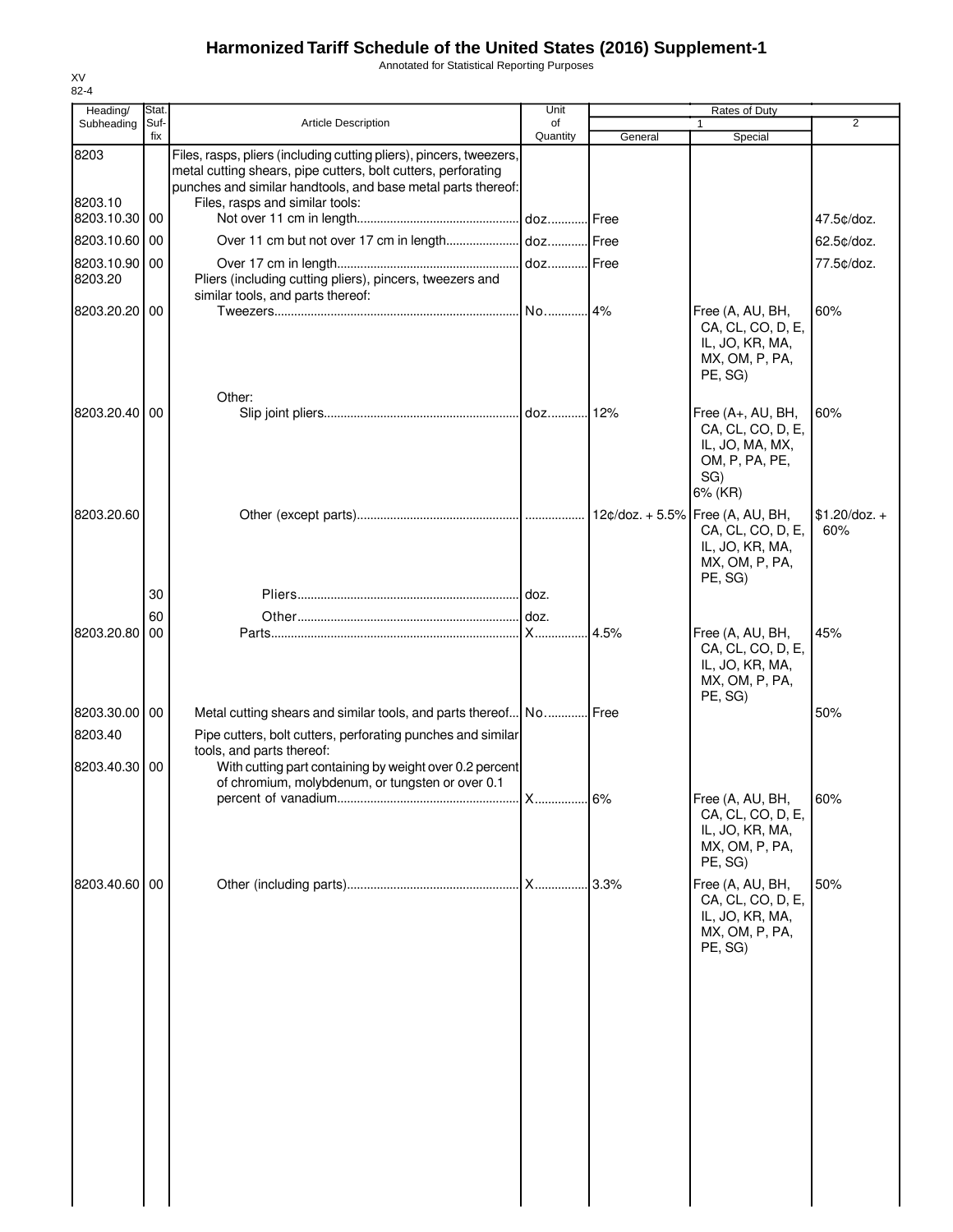Annotated for Statistical Reporting Purposes

| Heading/                 | Stat.       |                                                                                                                                                                                                                                                                                                                                         | Unit           |         | Rates of Duty                                                                                    |     |
|--------------------------|-------------|-----------------------------------------------------------------------------------------------------------------------------------------------------------------------------------------------------------------------------------------------------------------------------------------------------------------------------------------|----------------|---------|--------------------------------------------------------------------------------------------------|-----|
| Subheading               | Suf-<br>fix | <b>Article Description</b>                                                                                                                                                                                                                                                                                                              | of<br>Quantity | General | 1                                                                                                | 2   |
| 8204<br>8204.11.00       |             | Hand-operated spanners and wrenches (including torque meter<br>wrenches but not including tap wrenches); socket wrenches,<br>with or without handles, drives or extensions; base metal parts<br>thereof:<br>Hand-operated spanners and wrenches, and parts thereof:                                                                     |                | 9%      | Special<br>Free (A, AU, BH,<br>CA, CL, CO, D, E,<br>IL, JO, KR, MA,<br>MX, OM, P, PA,<br>PE, SG) | 45% |
|                          | 30<br>60    | Open-end, box and combination open-end and                                                                                                                                                                                                                                                                                              | I No.          |         |                                                                                                  |     |
| 8204.12.00               | 00          |                                                                                                                                                                                                                                                                                                                                         |                | .9%     | Free (A, AU, BH,<br>CA, CL, CO, D, E,<br>IL, JO, KR, MA,<br>MX, OM, P, PA,<br>PE, SG)            | 45% |
| 8204.20.00 00            |             | Socket wrenches, with or without handles, drives and                                                                                                                                                                                                                                                                                    | <b>X</b>       | .9%     | Free (A, AU, BH,<br>CA, CL, CO, D, E,<br>IL, JO, KR, MA,<br>MX, OM, P, PA,<br>PE, SG)            | 45% |
| 8205                     |             | Handtools (including glass cutters) not elsewhere specified or<br>included; blow torches and similar self-contained torches;<br>vises, clamps and the like, other than accessories for and parts<br>of machine tools; anvils; portable forges; hand- or<br>pedal-operated grinding wheels with frameworks; base metal<br>parts thereof: |                |         |                                                                                                  |     |
| 8205.10.00 00            |             | Drilling, threading or tapping tools, and parts thereof X                                                                                                                                                                                                                                                                               |                | 6.2%    | Free (A, AU, BH,<br>CA, CL, CO, D, E,<br>IL, JO, KR, MA,<br>MX, OM, P, PA,<br>PE, SG)            | 45% |
| 8205.20<br>8205.20.30 00 |             | Hammers and sledge hammers, and parts thereof:                                                                                                                                                                                                                                                                                          | No             | .6.2%   | Free (A, AU, BH,<br>CA, CL, CO, D, E,<br>IL, JO, KR, MA,<br>MX, OM, P, PA,<br>PE, SG)            | 45% |
| 8205.20.60 00<br>8205.30 |             | Planes, chisels, gouges and similar cutting tools for working<br>wood, and parts thereof:                                                                                                                                                                                                                                               |                |         |                                                                                                  | 20% |
| 8205.30.30 00            |             | With cutting part containing by weight over 0.2 percent<br>of chromium, molybdenum, or tungsten or over 0.1                                                                                                                                                                                                                             | <b>X</b>       | .5.7%   | Free (A, AU, BH,<br>CA, CL, CO, D, E,<br>IL, JO, KR, MA,<br>MX, OM, P, PA,<br>PE, SG)            | 60% |
| 8205.30.60 00            |             |                                                                                                                                                                                                                                                                                                                                         |                | 5%      | Free (A, AU, BH,<br>CA, CL, CO, D, E,<br>IL, JO, KR, MA,<br>MX, OM, P, PA,                       | 45% |
| 8205.40.00 00            |             |                                                                                                                                                                                                                                                                                                                                         |                | .6.2%   | PE, SG)<br>Free (A, AU, BH,<br>CA, CL, CO, D, E,<br>IL, JO, KR, MA,<br>MX, OM, P, PA,<br>PE, SG) | 45% |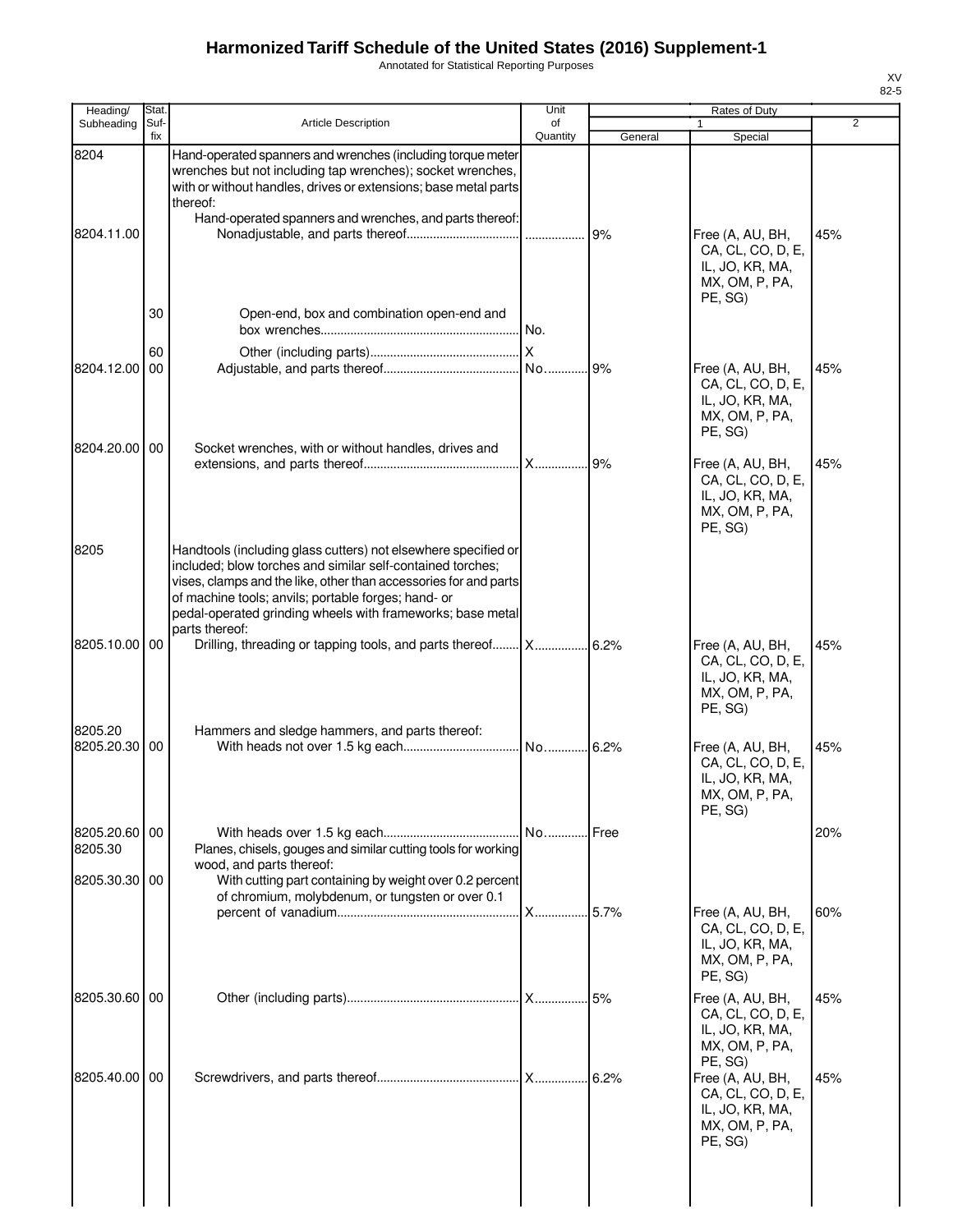Annotated for Statistical Reporting Purposes

| Heading/      | Stat.    |                                                                                                                                                                                                                                                                                                                                                | Unit     |                | Rates of Duty                                                                         |                 |
|---------------|----------|------------------------------------------------------------------------------------------------------------------------------------------------------------------------------------------------------------------------------------------------------------------------------------------------------------------------------------------------|----------|----------------|---------------------------------------------------------------------------------------|-----------------|
| Subheading    | Suf-     | Article Description                                                                                                                                                                                                                                                                                                                            | of       |                | $\mathbf{1}$                                                                          | $\overline{2}$  |
| 8205 (con.)   | fix      | Handtools (including glass cutters) not elsewhere specified or<br>included; blow torches and similar self-contained torches;<br>vises, clamps and the like, other than accessories for and parts<br>of machine tools; anvils; portable forges; hand- or<br>pedal-operated grinding wheels with frameworks; base metal<br>parts thereof: (con.) | Quantity | General        | Special                                                                               |                 |
| 8205.51       |          | Other handtools (including glass cutters) and parts thereof:<br>Household tools, and parts thereof:<br>Of iron or steel:                                                                                                                                                                                                                       |          |                |                                                                                       |                 |
| 8205.51.15 00 |          | Carving and butcher steels, with or without                                                                                                                                                                                                                                                                                                    |          |                |                                                                                       | $8¢$ each + 45% |
| 8205.51.30    |          |                                                                                                                                                                                                                                                                                                                                                |          | 3.7% $1/$      | Free (A, AU, BH,<br>CA, CL, CO, D, E,<br>IL, JO, KR, MA,<br>MX, OM, P, PA,<br>PE, SG) | 40%             |
|               | 30       |                                                                                                                                                                                                                                                                                                                                                |          |                |                                                                                       |                 |
| 8205.51.45    | 60<br>00 |                                                                                                                                                                                                                                                                                                                                                |          |                |                                                                                       | 40%             |
|               |          |                                                                                                                                                                                                                                                                                                                                                |          |                |                                                                                       |                 |
| 8205.51.60    | 00       |                                                                                                                                                                                                                                                                                                                                                |          | $2.2¢/kg + 5%$ | Free (A, AU, BH,<br>CA, CL, CO, D, E,<br>IL, JO, KR, MA,<br>MX, OM, P, PA,<br>PE, SG) | $19¢/kg + 40%$  |
| 8205.51.75    | 00       |                                                                                                                                                                                                                                                                                                                                                |          | .3.7%          | Free (A, AU, BH,<br>CA, CL, CO, D, E,<br>IL, JO, KR, MA,<br>MX, OM, P, PA,<br>PE, SG) | 40%             |

XV 82-6

1/ See subheading 9902.22.92.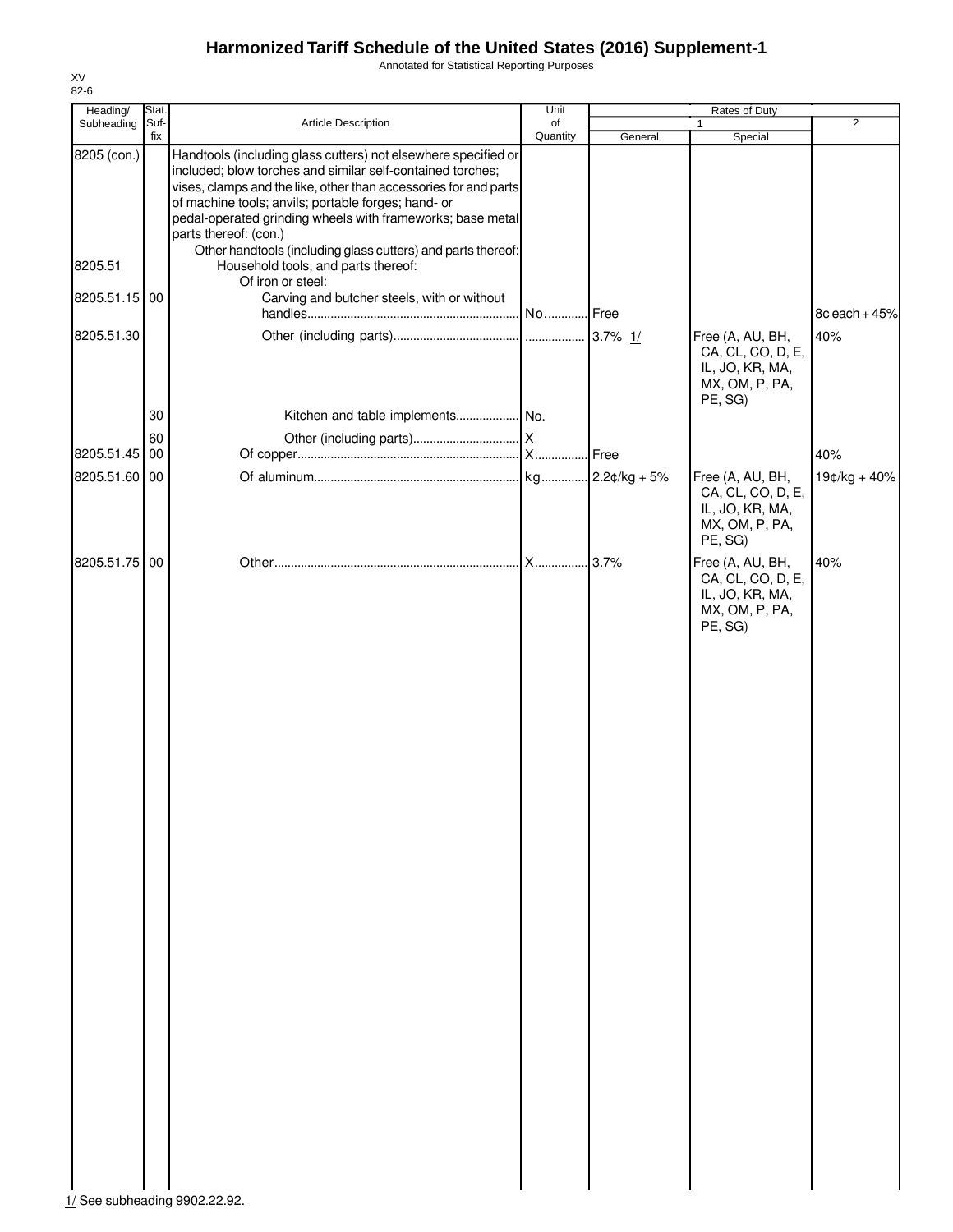Annotated for Statistical Reporting Purposes

| Heading/                       | Stat.       |                                                                                                                                                                                                                                                                                                                                                                                                                          | Unit           |         | Rates of Duty                                                                         |              |
|--------------------------------|-------------|--------------------------------------------------------------------------------------------------------------------------------------------------------------------------------------------------------------------------------------------------------------------------------------------------------------------------------------------------------------------------------------------------------------------------|----------------|---------|---------------------------------------------------------------------------------------|--------------|
| Subheading                     | Suf-<br>fix | <b>Article Description</b>                                                                                                                                                                                                                                                                                                                                                                                               | of<br>Quantity | General | $\mathbf{1}$<br>Special                                                               | 2            |
| 8205 (con.)                    |             | Handtools (including glass cutters) not elsewhere specified or<br>included; blow torches and similar self-contained torches;<br>vises, clamps and the like, other than accessories for and parts<br>of machine tools; anvils; portable forges; hand- or<br>pedal-operated grinding wheels with frameworks; base metal<br>parts thereof: (con.)<br>Other handtools (including glass cutters) and parts thereof:<br>(con.) |                |         |                                                                                       |              |
| 8205.59<br>8205.59.10 00       |             | Other:                                                                                                                                                                                                                                                                                                                                                                                                                   |                |         | Free (A, AU, BH,<br>CA, CL, CO, D, E,<br>IL, JO, KR, MA,<br>MX, OM, P, PA,<br>PE, SG) | 45%          |
| 8205.59.20 00<br>8205.59.30    |             | Powder-actuated handtools, and parts thereof X Free<br>Crowbars, track tools and wedges, and parts                                                                                                                                                                                                                                                                                                                       |                |         |                                                                                       | 27.5%        |
|                                |             |                                                                                                                                                                                                                                                                                                                                                                                                                          |                | Free    |                                                                                       | 3¢/kg        |
|                                | 10          |                                                                                                                                                                                                                                                                                                                                                                                                                          | No.            |         |                                                                                       |              |
|                                | 80          | Other:                                                                                                                                                                                                                                                                                                                                                                                                                   | No.            |         |                                                                                       |              |
| 8205.59.45 00                  |             | Of iron or steel                                                                                                                                                                                                                                                                                                                                                                                                         |                |         | Free (A, AU, BH,<br>CA, CL, CO, D, E,<br>IL, JO, KR, MA,<br>MX, OM, P, PA,<br>PE, SG) | 40%          |
| 8205.59.55                     |             |                                                                                                                                                                                                                                                                                                                                                                                                                          |                | 5.3%    | Free (A, AU, BH,<br>CA, CL, CO, D, E,<br>IL, JO, KR, MA,<br>MX, OM, P, PA,<br>PE, SG) | 40%          |
|                                | 05          | Edged handtools:<br>Single edge razor blades other                                                                                                                                                                                                                                                                                                                                                                       |                |         |                                                                                       |              |
|                                | 10          |                                                                                                                                                                                                                                                                                                                                                                                                                          |                |         |                                                                                       |              |
|                                | 60          |                                                                                                                                                                                                                                                                                                                                                                                                                          |                |         |                                                                                       |              |
| 8205.59.60 00<br>8205.59.70 00 |             |                                                                                                                                                                                                                                                                                                                                                                                                                          | .IX.           | Free    |                                                                                       | 40%          |
|                                |             |                                                                                                                                                                                                                                                                                                                                                                                                                          |                |         | Free (A, AU, BH,<br>CA, CL, CO, D, E,<br>IL, JO, KR, MA,<br>MX, OM, P, PA,<br>PE, SG) | 19¢/kg + 40% |
| 8205.59.80 00                  |             |                                                                                                                                                                                                                                                                                                                                                                                                                          | .IX            |         | Free (A, AU, BH,<br>CA, CL, CO, D, E,<br>IL, JO, KR, MA,<br>MX, OM, P, PA,<br>PE, SG) | 40%          |
| 8205.60.00 00                  |             | Blow torches and similar self-contained torches, and parts                                                                                                                                                                                                                                                                                                                                                               | X              | 2.9%    | Free (A, AU, BH,<br>CA, CL, CO, D, E,<br>IL, JO, KR, MA,<br>MX, OM, P, PA,<br>PE, SG) | 45%          |
|                                |             |                                                                                                                                                                                                                                                                                                                                                                                                                          |                |         |                                                                                       |              |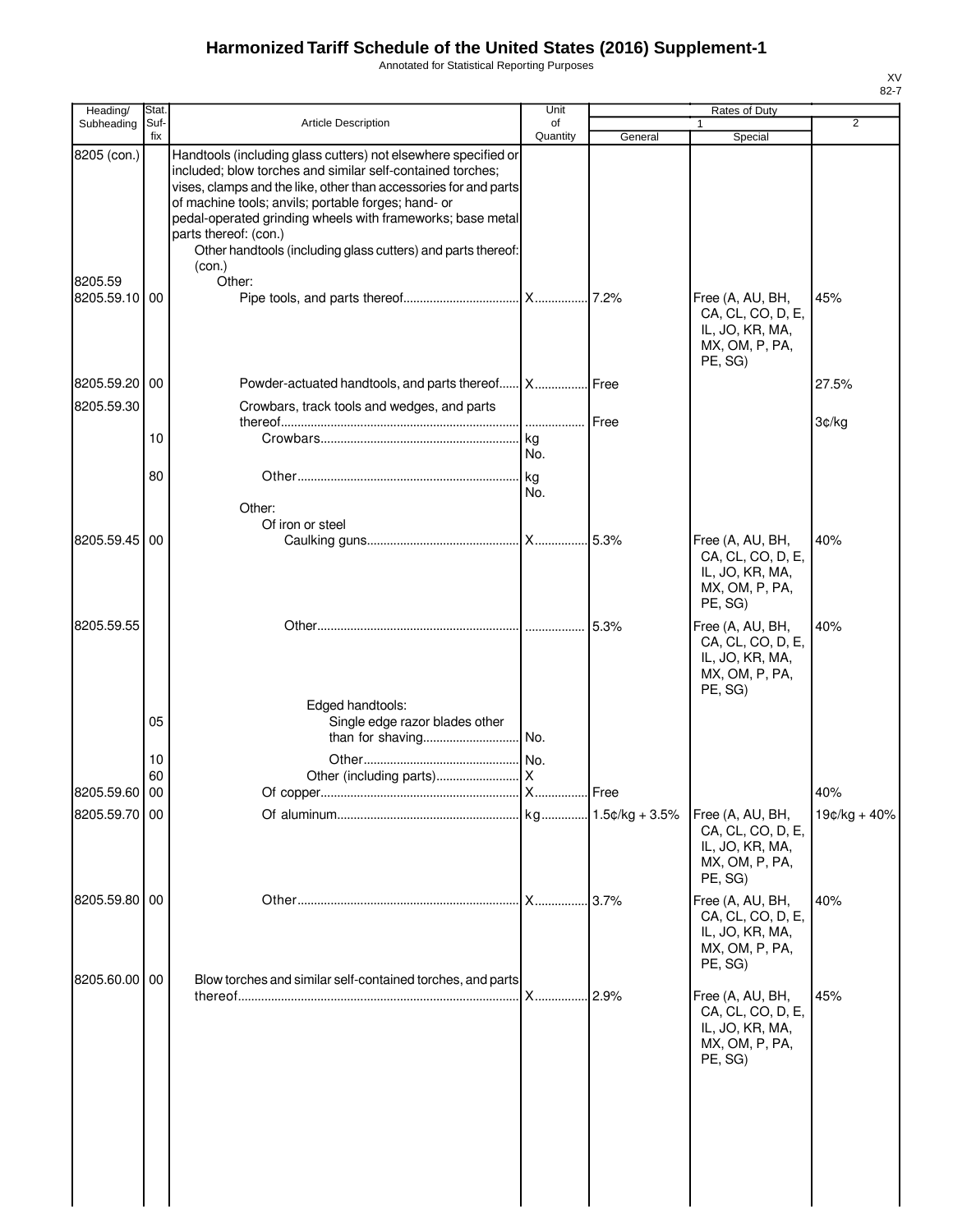Annotated for Statistical Reporting Purposes

| Heading/                  | Stat.       |                                                                                                                                                                                                                                                                                                                                                | Unit           |                                                                                                           | Rates of Duty                                                                          |                                                                                                                 |
|---------------------------|-------------|------------------------------------------------------------------------------------------------------------------------------------------------------------------------------------------------------------------------------------------------------------------------------------------------------------------------------------------------|----------------|-----------------------------------------------------------------------------------------------------------|----------------------------------------------------------------------------------------|-----------------------------------------------------------------------------------------------------------------|
| Subheading                | Suf-<br>fix | Article Description                                                                                                                                                                                                                                                                                                                            | of<br>Quantity | General                                                                                                   | 1<br>Special                                                                           | $\overline{2}$                                                                                                  |
| 8205 (con.)<br>8205.70.00 |             | Handtools (including glass cutters) not elsewhere specified or<br>included; blow torches and similar self-contained torches;<br>vises, clamps and the like, other than accessories for and parts<br>of machine tools; anvils; portable forges; hand- or<br>pedal-operated grinding wheels with frameworks; base metal<br>parts thereof: (con.) |                |                                                                                                           | Free (A, AU, BH,<br>CA, CL, CO, D, E,<br>IL, JO, KR, MA,<br>MX, OM, P, PA,<br>PE, SG)  | 45%                                                                                                             |
|                           |             | Vises:                                                                                                                                                                                                                                                                                                                                         |                |                                                                                                           |                                                                                        |                                                                                                                 |
|                           | 30          |                                                                                                                                                                                                                                                                                                                                                |                |                                                                                                           |                                                                                        |                                                                                                                 |
|                           | 60          |                                                                                                                                                                                                                                                                                                                                                |                |                                                                                                           |                                                                                        |                                                                                                                 |
|                           | 90          |                                                                                                                                                                                                                                                                                                                                                |                |                                                                                                           |                                                                                        |                                                                                                                 |
| 8205.90                   |             | Other, including sets of articles of two or more subheadings                                                                                                                                                                                                                                                                                   |                |                                                                                                           |                                                                                        |                                                                                                                 |
|                           |             | of this heading:                                                                                                                                                                                                                                                                                                                               |                |                                                                                                           |                                                                                        |                                                                                                                 |
| 8205.90.10                | 00          | Anvils; portable forges; hand- or pedal-operated<br>grinding wheels with frameworks; base metal parts                                                                                                                                                                                                                                          | No             | <b>.I</b> Free                                                                                            |                                                                                        | 6%                                                                                                              |
|                           |             |                                                                                                                                                                                                                                                                                                                                                |                |                                                                                                           |                                                                                        |                                                                                                                 |
| 8205.90.60                | 00          | Sets of articles of two or more of the foregoing                                                                                                                                                                                                                                                                                               | pcs $1/$       | The rate of duty<br>applicable to<br>that article in<br>the set subject<br>to the highest<br>rate of duty | Free (A+, AU, BH,<br>CA, CL, CO, D, E,<br>IL, JO, KR, MA,<br>MX, OM, P, PA,<br>PE, SG) | The rate of<br>duty<br>applicable to<br>that article in<br>the set<br>subject to the<br>highest rate<br>of duty |
| 8206.00.00                | 00          | Tools of two or more of headings 8202 to 8205, put up in sets                                                                                                                                                                                                                                                                                  | pcs $1/$       | The rate of duty<br>applicable to<br>that article in<br>the set subject<br>to the highest<br>rate of duty | Free (A+, AU, BH,<br>CA, CL, CO, D, E,<br>IL, JO, KR, MA,<br>MX, OM, P, PA,<br>PE, SG) | The rate of<br>duty<br>applicable to<br>that article in<br>the set<br>subject to the<br>highest rate<br>of duty |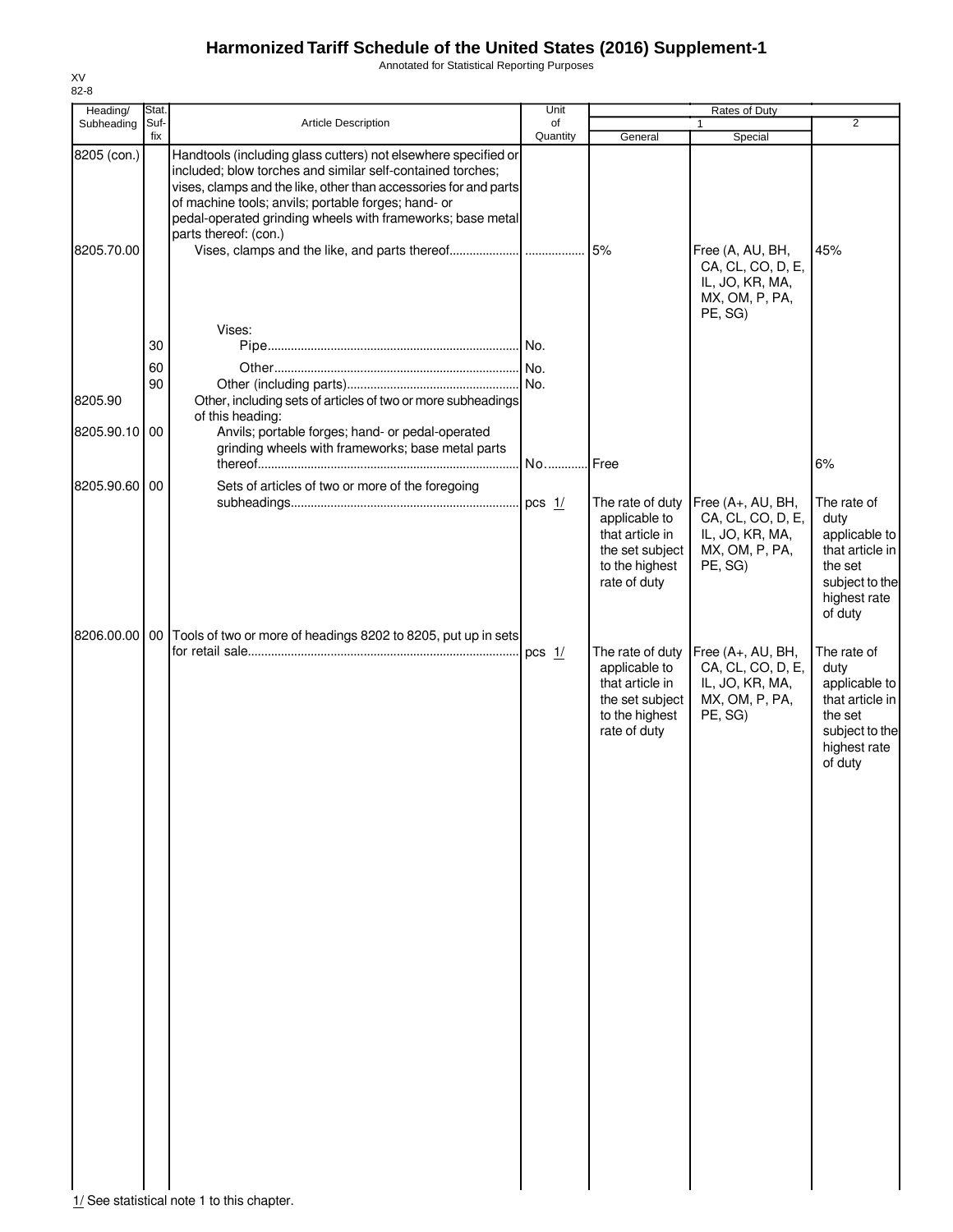Annotated for Statistical Reporting Purposes

| Heading/              | Stat.       |                                                                                                                                                                                                                                                                                                                                                               | Unit           |         | Rates of Duty                                                                         |                |
|-----------------------|-------------|---------------------------------------------------------------------------------------------------------------------------------------------------------------------------------------------------------------------------------------------------------------------------------------------------------------------------------------------------------------|----------------|---------|---------------------------------------------------------------------------------------|----------------|
| Subheading            | Suf-<br>fix | Article Description                                                                                                                                                                                                                                                                                                                                           | of<br>Quantity | General | 1<br>Special                                                                          | $\overline{2}$ |
| 8207                  |             | Interchangeable tools for handtools, whether or not power<br>operated, or for machine-tools (for example, for pressing,<br>stamping, punching, tapping, threading, drilling, boring,<br>broaching, milling, turning or screwdriving), including dies for<br>drawing or extruding metal, and rock drilling or earth boring<br>tools; base metal parts thereof: |                |         |                                                                                       |                |
| 8207.13.00 00         |             | Rock drilling or earth boring tools, and parts thereof:                                                                                                                                                                                                                                                                                                       |                | .3.6%   | Free (A, AU, BH,<br>CA, CL, CO, D, E,<br>IL, JO, KR, MA,<br>MX, OM, P, PA,<br>PE, SG) | 60%            |
| 8207.19<br>8207.19.30 |             | Other, including parts:<br>With cutting part containing by weight over 0.2<br>percent of chromium, molybdenum, or tungsten or                                                                                                                                                                                                                                 |                | 5%      | Free (A, AU, BH,<br>CA, CL, CO, D, E,<br>IL, JO, KR, MA,<br>MX, OM, P, PA,<br>PE, SG) | 60%            |
|                       | 30<br>60    | Other:<br>Rotary rock drill bits, core bits and                                                                                                                                                                                                                                                                                                               | No.<br>No.     |         |                                                                                       |                |
| 8207.19.60            | 90          |                                                                                                                                                                                                                                                                                                                                                               | ΙX<br>.        | 2.9% 1/ | Free (A, AU, BH,<br>CA, CL, CO, D, E,<br>IL, JO, KR, MA,<br>MX, OM, P, PA,<br>PE, SG) | 35%            |
|                       | 30<br>60    | Other:<br>Rotary rock drill bits, core bits and                                                                                                                                                                                                                                                                                                               | No.            |         |                                                                                       |                |
| 8207.20.00            | 90          | Dies for drawing or extruding metal, and parts thereof                                                                                                                                                                                                                                                                                                        | No.<br>.lx     | 3.9%    | Free (A, AU, BH,<br>CA, CL, CO, D, E,                                                 | 30%            |
|                       | 30          |                                                                                                                                                                                                                                                                                                                                                               | No.<br>kg      |         | IL, JO, KR, MA,<br>MX, OM, P, PA,<br>PE, SG)                                          |                |
|                       | 40          |                                                                                                                                                                                                                                                                                                                                                               | No.<br>kg      |         |                                                                                       |                |
|                       | 70          |                                                                                                                                                                                                                                                                                                                                                               | No.<br>kg      |         |                                                                                       |                |

1/ See heading 9817.82.01.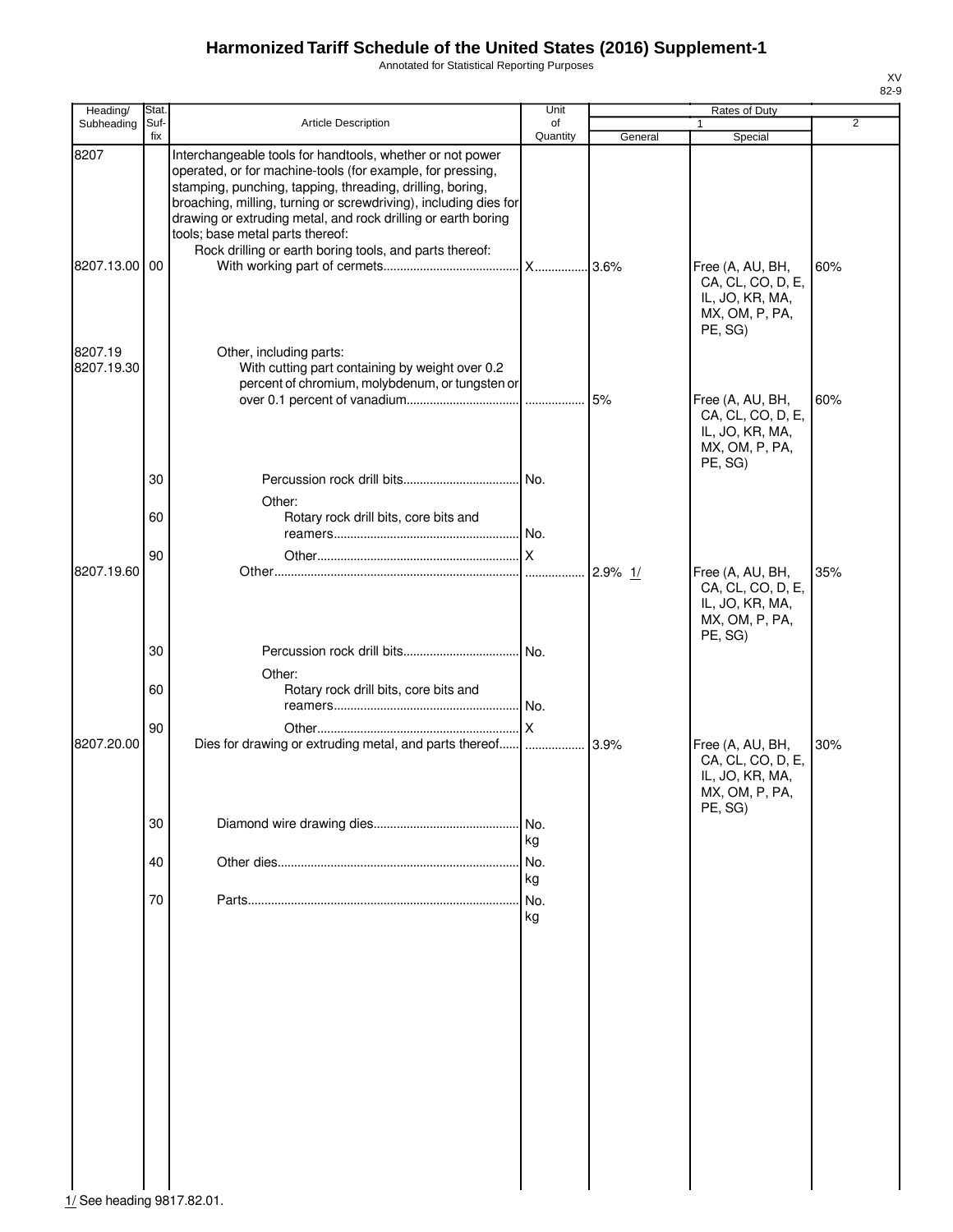Annotated for Statistical Reporting Purposes

| Heading/                 | Stat.       |                                                                                                                                                                                                                                                                                                                                                                      | Unit                    |         | Rates of Duty                                                                         |                |
|--------------------------|-------------|----------------------------------------------------------------------------------------------------------------------------------------------------------------------------------------------------------------------------------------------------------------------------------------------------------------------------------------------------------------------|-------------------------|---------|---------------------------------------------------------------------------------------|----------------|
| Subheading               | Suf-<br>fix | Article Description                                                                                                                                                                                                                                                                                                                                                  | of<br>Quantity          |         | 1                                                                                     | $\overline{2}$ |
| 8207 (con.)              |             | Interchangeable tools for handtools, whether or not power<br>operated, or for machine-tools (for example, for pressing,<br>stamping, punching, tapping, threading, drilling, boring,<br>broaching, milling, turning or screwdriving), including dies for<br>drawing or extruding metal, and rock drilling or earth boring<br>tools; base metal parts thereof: (con.) |                         | General | Special                                                                               |                |
| 8207.30                  |             | Tools for pressing, stamping or punching, and parts<br>thereof:                                                                                                                                                                                                                                                                                                      |                         |         |                                                                                       |                |
| 8207.30.30               |             |                                                                                                                                                                                                                                                                                                                                                                      |                         |         | Free (A, AU, BH,<br>CA, CL, CO, D, E,<br>IL, JO, KR, MA,<br>MX, OM, P, PA,<br>PE, SG) | 60%            |
|                          | 20          |                                                                                                                                                                                                                                                                                                                                                                      | I No.<br>kg             |         |                                                                                       |                |
|                          | 50          |                                                                                                                                                                                                                                                                                                                                                                      | kg                      |         |                                                                                       |                |
| 8207.30.60               |             | Not suitable for cutting metal, and parts thereof                                                                                                                                                                                                                                                                                                                    |                         | 2.9%    | Free (A, AU, BH,<br>CA, CL, CO, D, E,<br>IL, JO, KR, MA,<br>MX, OM, P, PA,<br>PE, SG) | 35%            |
|                          | 32          | Stamping dies not suitable for cutting metal                                                                                                                                                                                                                                                                                                                         | . No.<br>kg             |         |                                                                                       |                |
|                          | 62          | Metal forming dies, including thread-rolling dies No.                                                                                                                                                                                                                                                                                                                | kg                      |         |                                                                                       |                |
|                          | 92          |                                                                                                                                                                                                                                                                                                                                                                      | No.<br>kg               |         |                                                                                       |                |
|                          | 95          |                                                                                                                                                                                                                                                                                                                                                                      | No.<br>kg               |         |                                                                                       |                |
| 8207.40<br>8207.40.30 00 |             | Tools for tapping or threading, and parts thereof:<br>With cutting part containing by weight over 0.2 percent<br>of chromium, molybdenum, or tungsten or over 0.1                                                                                                                                                                                                    | <b>X</b>                | 5.7%    | Free (A, AU, BH,                                                                      | 60%            |
|                          |             |                                                                                                                                                                                                                                                                                                                                                                      |                         |         | CA, CL, CO, D, E,<br>IL, JO, KR, MA,<br>MX, OM, P, PA,<br>PE, SG)                     |                |
| 8207.40.60 00            |             | Other                                                                                                                                                                                                                                                                                                                                                                | $\overline{\mathsf{x}}$ | 4.8%    | Free (A, AU, BH,<br>CA, CL, CO, D, E,<br>IL, JO, KR, MA,<br>MX, OM, P, PA,<br>PE, SG) | 50%            |
|                          |             |                                                                                                                                                                                                                                                                                                                                                                      |                         |         |                                                                                       |                |
|                          |             |                                                                                                                                                                                                                                                                                                                                                                      |                         |         |                                                                                       |                |
|                          |             |                                                                                                                                                                                                                                                                                                                                                                      |                         |         |                                                                                       |                |
|                          |             |                                                                                                                                                                                                                                                                                                                                                                      |                         |         |                                                                                       |                |
|                          |             |                                                                                                                                                                                                                                                                                                                                                                      |                         |         |                                                                                       |                |
|                          |             |                                                                                                                                                                                                                                                                                                                                                                      |                         |         |                                                                                       |                |
|                          |             |                                                                                                                                                                                                                                                                                                                                                                      |                         |         |                                                                                       |                |
|                          |             |                                                                                                                                                                                                                                                                                                                                                                      |                         |         |                                                                                       |                |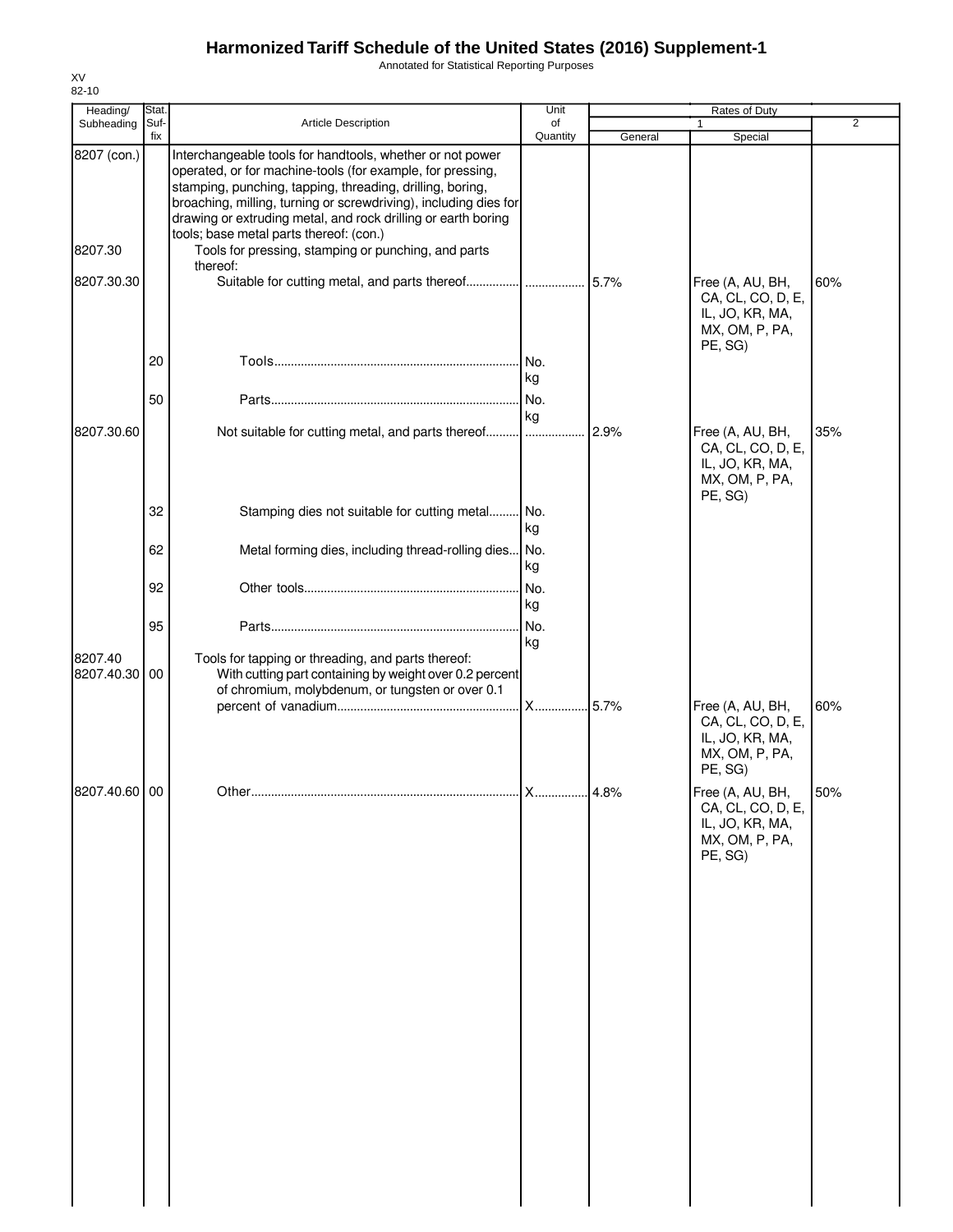Annotated for Statistical Reporting Purposes

| Heading/      | Stat.       |                                                                                                                                                                                                                                                                                                                           | Unit           |             | Rates of Duty                                                                         |     |
|---------------|-------------|---------------------------------------------------------------------------------------------------------------------------------------------------------------------------------------------------------------------------------------------------------------------------------------------------------------------------|----------------|-------------|---------------------------------------------------------------------------------------|-----|
| Subheading    | Suf-<br>fix | <b>Article Description</b>                                                                                                                                                                                                                                                                                                | of<br>Quantity | General     | 1<br>Special                                                                          | 2   |
| 8207 (con.)   |             | Interchangeable tools for handtools, whether or not power<br>operated, or for machine-tools (for example, for pressing,<br>stamping, punching, tapping, threading, drilling, boring,<br>broaching, milling, turning or screwdriving), including dies for<br>drawing or extruding metal, and rock drilling or earth boring |                |             |                                                                                       |     |
| 8207.50       |             | tools; base metal parts thereof: (con.)<br>Tools for drilling, other than for rock drilling, and parts<br>thereof:                                                                                                                                                                                                        |                |             |                                                                                       |     |
| 8207.50.20    |             | With cutting part containing by weight over 0.2 percent<br>of chromium, molybdenum, or tungsten or over 0.1                                                                                                                                                                                                               | .              | 5%          | Free (A, AU, BH,<br>CA, CL, CO, D, E,<br>IL, JO, KR, MA,<br>MX, OM, P, PA,            | 60% |
|               | 30          |                                                                                                                                                                                                                                                                                                                           |                |             | PE, SG)                                                                               |     |
|               |             | Twist drills:                                                                                                                                                                                                                                                                                                             |                |             |                                                                                       |     |
|               | 45          |                                                                                                                                                                                                                                                                                                                           |                |             |                                                                                       |     |
|               | 55          | Other:                                                                                                                                                                                                                                                                                                                    |                |             |                                                                                       |     |
|               | 70          |                                                                                                                                                                                                                                                                                                                           |                |             |                                                                                       |     |
|               | 80          |                                                                                                                                                                                                                                                                                                                           |                |             |                                                                                       |     |
| 8207.50.40    |             | Other:<br>Suitable for cutting metal, and parts thereof                                                                                                                                                                                                                                                                   |                | $8.4\%$ 1/  | Free (A, AU, BH,<br>CA, CL, CO, D, E,<br>IL, JO, KR, MA,                              | 50% |
|               |             |                                                                                                                                                                                                                                                                                                                           |                |             | MX, OM, P, PA,<br>PE, SG)                                                             |     |
|               | 30          |                                                                                                                                                                                                                                                                                                                           |                |             |                                                                                       |     |
|               | 60          |                                                                                                                                                                                                                                                                                                                           | X              |             |                                                                                       |     |
| 8207.50.60 00 |             | Not suitable for cutting metal, and parts thereof:                                                                                                                                                                                                                                                                        |                | 5.2%        | Free (A, AU, BH,<br>CA, CL, CO, D, E,<br>IL, JO, KR, MA,<br>MX, OM, P, PA,<br>PE, SG) | 45% |
| 8207.50.80 00 |             |                                                                                                                                                                                                                                                                                                                           | <b>X</b>       | $.2.9\%$ 1/ | Free (A, AU, BH,<br>CA, CL, CO, D, E,<br>IL, JO, KR, MA,<br>MX, OM, P, PA,<br>PE, SG) | 35% |
| 8207.60.00    |             |                                                                                                                                                                                                                                                                                                                           |                | 4.8%        | Free (A, AU, BH,<br>CA, CL, CO, D, E,<br>IL, JO, KR, MA,<br>MX, OM, P, PA,<br>PE, SG) | 60% |
|               | 30          |                                                                                                                                                                                                                                                                                                                           |                |             |                                                                                       |     |
|               | 35          |                                                                                                                                                                                                                                                                                                                           |                |             |                                                                                       |     |
|               | 61          |                                                                                                                                                                                                                                                                                                                           |                |             |                                                                                       |     |
|               |             |                                                                                                                                                                                                                                                                                                                           |                |             |                                                                                       |     |

1/ See heading 9817.82.01.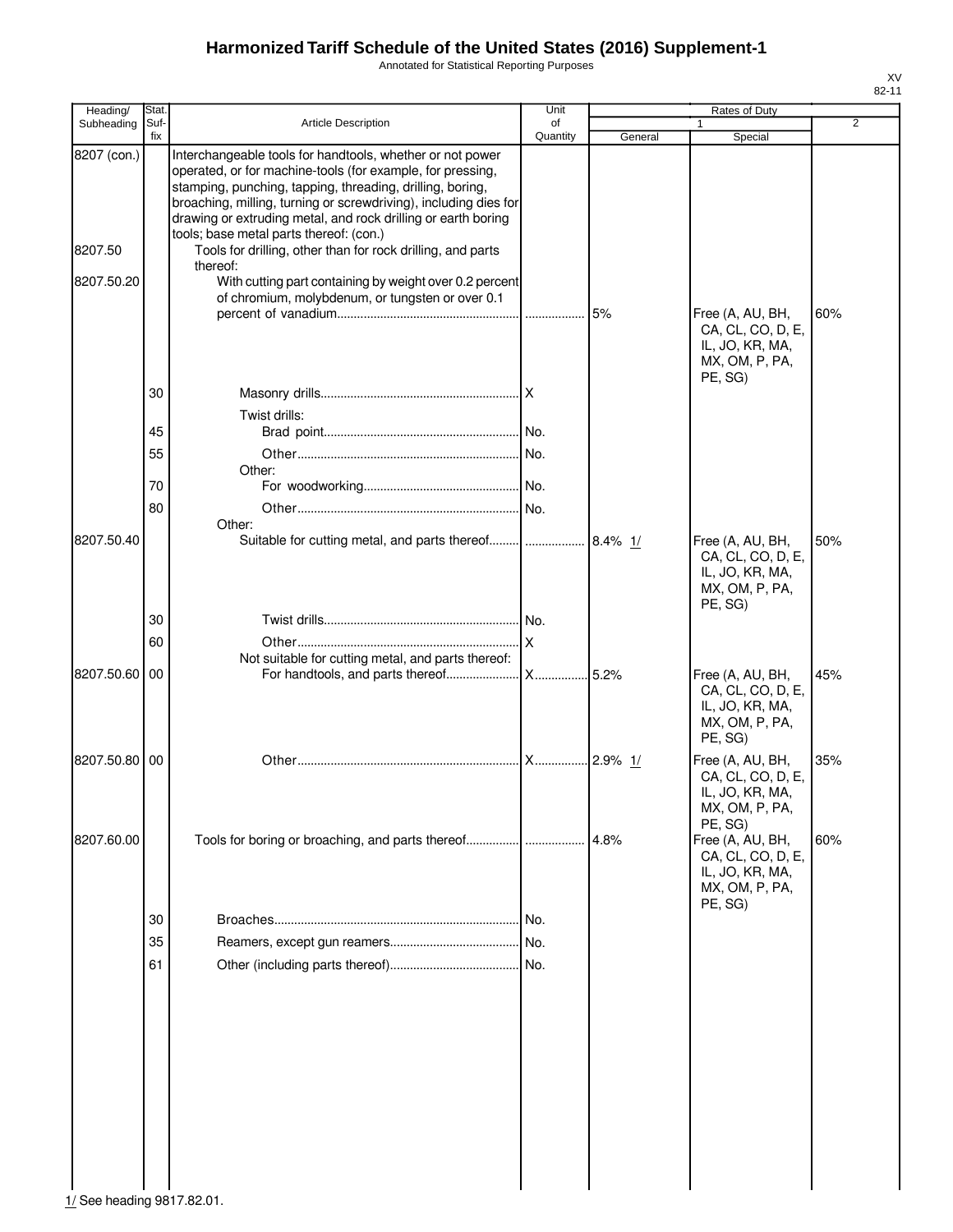Annotated for Statistical Reporting Purposes

| Heading/                             | Stat.       |                                                                                                                                                                                                                                                                                                                                                                                                                                                                          | Unit           |            | Rates of Duty                                                                         |                |
|--------------------------------------|-------------|--------------------------------------------------------------------------------------------------------------------------------------------------------------------------------------------------------------------------------------------------------------------------------------------------------------------------------------------------------------------------------------------------------------------------------------------------------------------------|----------------|------------|---------------------------------------------------------------------------------------|----------------|
| Subheading                           | Suf-<br>fix | Article Description                                                                                                                                                                                                                                                                                                                                                                                                                                                      | of<br>Quantity | General    | $\mathbf{1}$<br>Special                                                               | $\overline{2}$ |
| 8207 (con.)<br>8207.70<br>8207.70.30 |             | Interchangeable tools for handtools, whether or not power<br>operated, or for machine-tools (for example, for pressing,<br>stamping, punching, tapping, threading, drilling, boring,<br>broaching, milling, turning or screwdriving), including dies for<br>drawing or extruding metal, and rock drilling or earth boring<br>tools; base metal parts thereof: (con.)<br>Tools for milling, and parts thereof:<br>With cutting part containing by weight over 0.2 percent |                |            |                                                                                       |                |
|                                      | 30          | of chromium, molybdenum, or tungsten or over 0.1                                                                                                                                                                                                                                                                                                                                                                                                                         |                | 5%         | Free (A, AU, BH,<br>CA, CL, CO, D, E,<br>IL, JO, KR, MA,<br>MX, OM, P, PA,<br>PE, SG) | 60%            |
|                                      | 40          |                                                                                                                                                                                                                                                                                                                                                                                                                                                                          |                |            |                                                                                       |                |
|                                      | 60          |                                                                                                                                                                                                                                                                                                                                                                                                                                                                          |                |            |                                                                                       |                |
| 8207.70.60                           |             |                                                                                                                                                                                                                                                                                                                                                                                                                                                                          |                | $2.9\%$ 1/ | Free (A, AU, BH,<br>CA, CL, CO, D, E,<br>IL, JO, KR, MA,<br>MX, OM, P, PA,<br>PE, SG) | 35%            |
|                                      | 30          |                                                                                                                                                                                                                                                                                                                                                                                                                                                                          |                |            |                                                                                       |                |
|                                      | 40          | Router bits not suitable for cutting metal No.                                                                                                                                                                                                                                                                                                                                                                                                                           |                |            |                                                                                       |                |
|                                      | 60          |                                                                                                                                                                                                                                                                                                                                                                                                                                                                          |                |            |                                                                                       |                |
| 8207.80<br>8207.80.30 00             |             | Tools for turning:<br>With cutting part containing by weight over 0.2 percent<br>of chromium, molybdenum, or tungsten or over 0.1                                                                                                                                                                                                                                                                                                                                        |                |            |                                                                                       |                |
|                                      |             |                                                                                                                                                                                                                                                                                                                                                                                                                                                                          | <b>X</b>       | 4.8%       | Free (A, AU, BH,<br>CA, CL, CO, D, E,<br>IL, JO, KR, MA,<br>MX, OM, P, PA,<br>PE, SG) | 60%            |
| 8207.80.60 00                        |             |                                                                                                                                                                                                                                                                                                                                                                                                                                                                          |                |            | Free (A, AU, BH,<br>CA, CL, CO, D, E,<br>IL, JO, KR, MA,<br>MX, OM, P, PA,<br>PE, SG) | 35%            |
| 1/ See heading 9817.82.01.           |             |                                                                                                                                                                                                                                                                                                                                                                                                                                                                          |                |            |                                                                                       |                |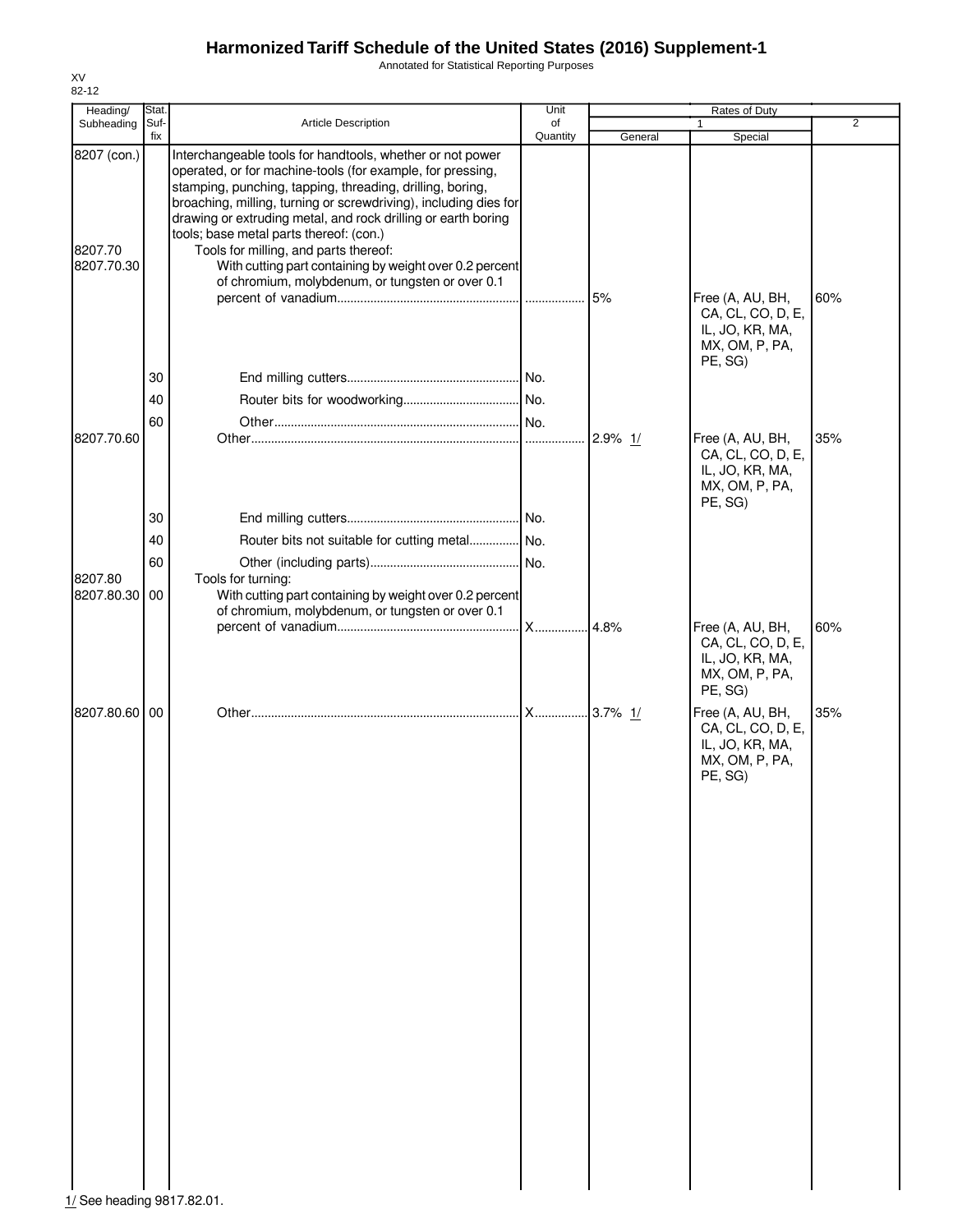Annotated for Statistical Reporting Purposes

| Heading/                                | Stat.                |                                                                                                                                                                                                                                                                                                                                                                                                                                                                                   | Unit           |           | Rates of Duty                                                                         |     |
|-----------------------------------------|----------------------|-----------------------------------------------------------------------------------------------------------------------------------------------------------------------------------------------------------------------------------------------------------------------------------------------------------------------------------------------------------------------------------------------------------------------------------------------------------------------------------|----------------|-----------|---------------------------------------------------------------------------------------|-----|
| Subheading                              | Suf-<br>fix          | Article Description                                                                                                                                                                                                                                                                                                                                                                                                                                                               | of<br>Quantity | General   | $\mathbf{1}$<br>Special                                                               | 2   |
| 8207 (con.)<br>8207.90<br>8207.90.15 00 |                      | Interchangeable tools for handtools, whether or not power<br>operated, or for machine-tools (for example, for pressing,<br>stamping, punching, tapping, threading, drilling, boring,<br>broaching, milling, turning or screwdriving), including dies for<br>drawing or extruding metal, and rock drilling or earth boring<br>tools; base metal parts thereof: (con.)<br>Other interchangeable tools, and parts thereof:<br>Files and rasps, including rotary files and rasps, and | doz 1.6%       |           | Free (A, AU, BH,<br>CA, CL, CO, D, E,<br>IL, JO, KR, MA,<br>MX, OM, P, PA,<br>PE, SG) | 15% |
| 8207.90.30                              |                      | Other:<br>Cutting tools with cutting part containing by weight<br>over 0.2 percent of chromium, molybdenum, or                                                                                                                                                                                                                                                                                                                                                                    |                |           | Free (A, AU, BH,<br>CA, CL, CO, D, E,<br>IL, JO, KR, MA,<br>MX, OM, P, PA,<br>PE, SG) | 60% |
|                                         | 30<br>75<br>80<br>85 | For woodworking:<br>Cutterheads with interchangeable tools   X<br>Other:                                                                                                                                                                                                                                                                                                                                                                                                          | ΙX             |           |                                                                                       |     |
| 8207.90.45 00                           |                      | Suitable for cutting metal, and parts thereof   X   4.8% 1/<br>Not suitable for cutting metal, and parts                                                                                                                                                                                                                                                                                                                                                                          |                |           | Free (A, AU, BH,<br>CA, CL, CO, D, E,<br>IL, JO, KR, MA,<br>MX, OM, P, PA,<br>PE, SG) | 50% |
| 8207.90.60 00                           |                      | thereof:                                                                                                                                                                                                                                                                                                                                                                                                                                                                          |                |           | Free (A, AU, BH,<br>CA, CL, CO, D, E,<br>IL, JO, KR, MA,<br>MX, OM, P, PA,<br>PE, SG) | 45% |
| 8207.90.75                              | 45<br>85             | Cutterheads with interchangeable                                                                                                                                                                                                                                                                                                                                                                                                                                                  | X              | 3.7% $1/$ | Free (A, AU, BH,<br>CA, CL, CO, D, E,<br>IL, JO, KR, MA,<br>MX, OM, P, PA,<br>PE, SG) | 35% |

**1 1**<br> $\frac{1}{2}$  See heading 9817.82.01.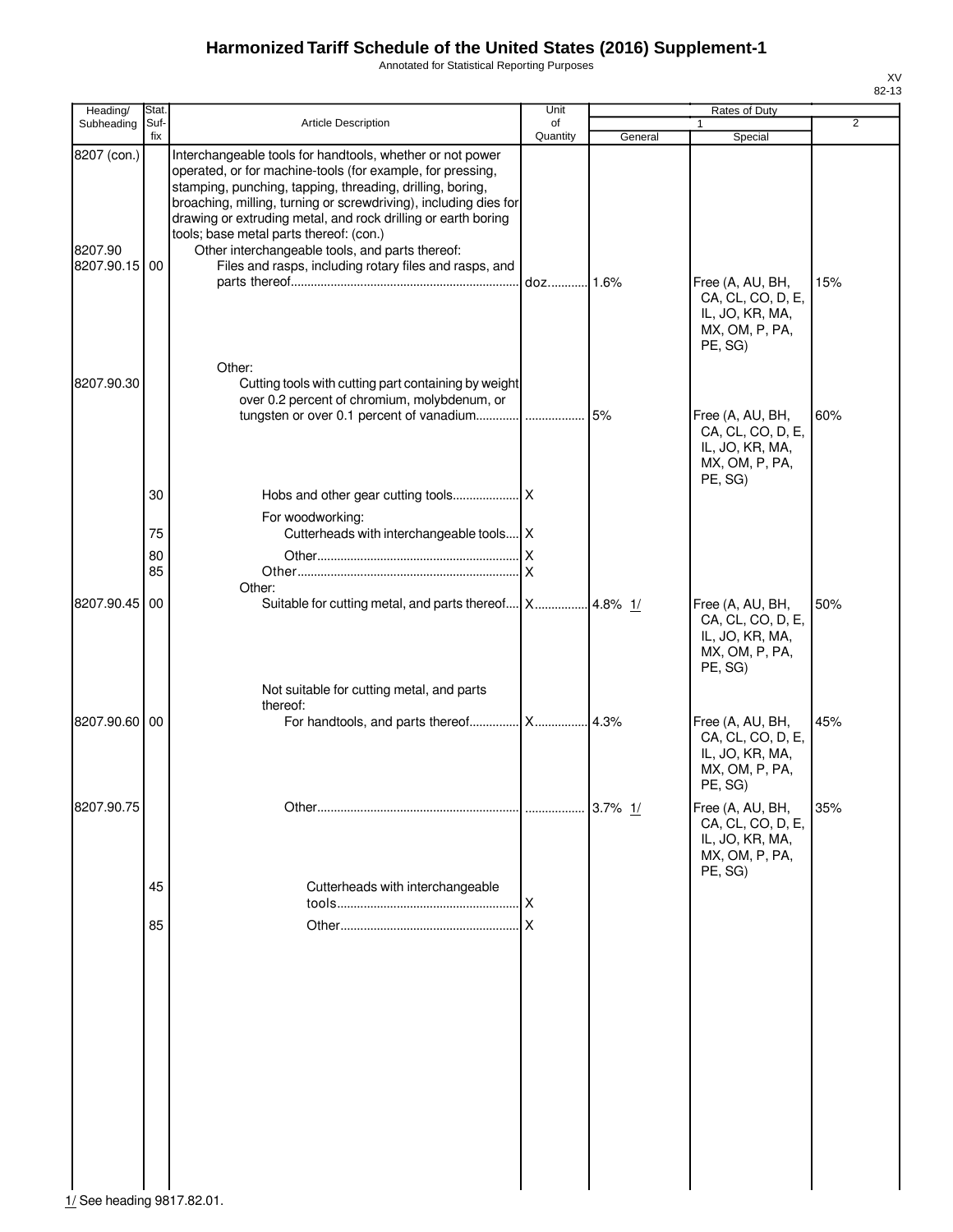Annotated for Statistical Reporting Purposes

| Heading/              | Stat. |                                                                    | Unit     |             | Rates of Duty                         |                |
|-----------------------|-------|--------------------------------------------------------------------|----------|-------------|---------------------------------------|----------------|
| Subheading            | Suf-  | <b>Article Description</b>                                         | of       |             |                                       | $\overline{2}$ |
| 8208                  | fix   | Knives and cutting blades, for machines or for mechanical          | Quantity | General     | Special                               |                |
|                       |       | appliances, and base metal parts thereof:                          |          |             |                                       |                |
| 8208.10.00            | 30    | Over 30.5 cm in length, for metal shearing machines                |          |             |                                       | 20%            |
|                       |       | or over 15.2 cm in diameter for metal shearing/slitting            |          |             |                                       |                |
|                       |       |                                                                    |          |             |                                       |                |
|                       | 60    |                                                                    |          |             |                                       |                |
| 8208.20.00            |       |                                                                    |          | <b>Free</b> |                                       | 20%            |
|                       | 30    | Over 73.7 cm in length, for veneer-cutting machines. No.           |          |             |                                       |                |
|                       | 60    | Over 15.2 cm in length, for wood-chipper machines No.              |          |             |                                       |                |
|                       | 90    |                                                                    |          |             |                                       |                |
| 8208.30.00            |       | For kitchen appliances or for machines used by the food            |          |             |                                       |                |
|                       |       |                                                                    |          | Free        |                                       | 20%            |
|                       | 30    | For meat-slicing, meat-cutting or meat-chopping                    |          |             |                                       |                |
|                       |       |                                                                    | No.      |             |                                       |                |
|                       | 60    |                                                                    |          |             |                                       |                |
| 8208.40               |       | For agricultural, horticultural or forestry machines, and          |          |             |                                       |                |
|                       |       | parts thereof:                                                     |          |             |                                       |                |
| 8208.40.30            | 00    |                                                                    |          |             |                                       | 20%            |
| 8208.40.60            | 00    |                                                                    |          |             |                                       | Free           |
| 8208.90<br>8208.90.30 | 00    | Other:                                                             |          |             |                                       | Free           |
|                       |       |                                                                    |          |             |                                       |                |
| 8208.90.60            | 00    |                                                                    |          |             |                                       | 20%            |
| 8209.00.00            |       | Plates, sticks, tips and the like for tools, unmounted, of         |          |             |                                       |                |
|                       |       |                                                                    |          |             | Free (A, AU, BH,<br>CA, CL, CO, D, E, | 60%            |
|                       |       |                                                                    |          |             | IL, JO, KR, MA,                       |                |
|                       |       |                                                                    |          |             | MX, OM, P, PA,                        |                |
|                       |       |                                                                    |          |             | PE, SG)                               |                |
|                       | 30    |                                                                    |          |             |                                       |                |
|                       | 60    |                                                                    |          |             |                                       |                |
| 8210.00.00            |       | 00 Hand-operated mechanical appliances, weighing 10 kg or less,    |          |             |                                       |                |
|                       |       | used in the preparation, conditioning or serving of food or drink, |          |             |                                       |                |
|                       |       |                                                                    | No 3.7%  |             | Free (A, AU, BH,                      | 40%            |
|                       |       |                                                                    |          |             | CA, CL, CO, D, E,                     |                |
|                       |       |                                                                    |          |             | IL, JO, KR, MA,<br>MX, OM, P, PA,     |                |
|                       |       |                                                                    |          |             | PE, SG)                               |                |
|                       |       |                                                                    |          |             |                                       |                |
|                       |       |                                                                    |          |             |                                       |                |
|                       |       |                                                                    |          |             |                                       |                |
|                       |       |                                                                    |          |             |                                       |                |
|                       |       |                                                                    |          |             |                                       |                |
|                       |       |                                                                    |          |             |                                       |                |
|                       |       |                                                                    |          |             |                                       |                |
|                       |       |                                                                    |          |             |                                       |                |
|                       |       |                                                                    |          |             |                                       |                |
|                       |       |                                                                    |          |             |                                       |                |
|                       |       |                                                                    |          |             |                                       |                |
|                       |       |                                                                    |          |             |                                       |                |
|                       |       |                                                                    |          |             |                                       |                |
|                       |       |                                                                    |          |             |                                       |                |
|                       |       |                                                                    |          |             |                                       |                |
|                       |       |                                                                    |          |             |                                       |                |
|                       |       |                                                                    |          |             |                                       |                |
|                       |       |                                                                    |          |             |                                       |                |
|                       |       |                                                                    |          |             |                                       |                |
|                       |       |                                                                    |          |             |                                       |                |
|                       |       |                                                                    |          |             |                                       |                |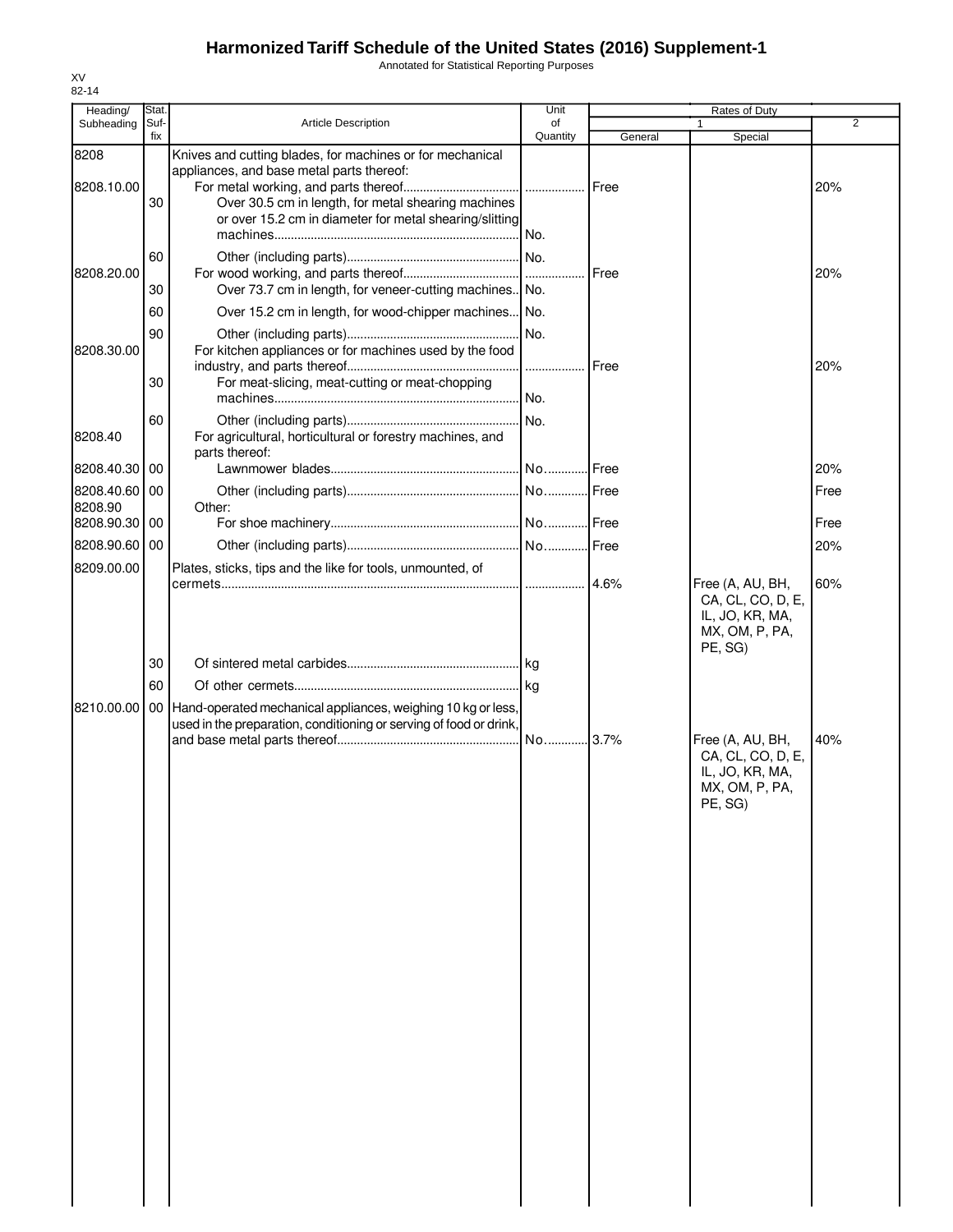Annotated for Statistical Reporting Purposes

| Heading/                 | Stat.       |                                                                                                                                                                            | Unit           | Rates of Duty                                                                                             |                                                                                                           |                                                                                                                 |
|--------------------------|-------------|----------------------------------------------------------------------------------------------------------------------------------------------------------------------------|----------------|-----------------------------------------------------------------------------------------------------------|-----------------------------------------------------------------------------------------------------------|-----------------------------------------------------------------------------------------------------------------|
| Subheading               | Suf-<br>fix | <b>Article Description</b>                                                                                                                                                 | of<br>Quantity | General                                                                                                   | $\mathbf{1}$<br>Special                                                                                   | $\overline{2}$                                                                                                  |
| 8211                     |             | Knives with cutting blades, serrated or not (including pruning<br>knives), other than knives of heading 8208, and blades and<br>other base metal parts thereof:            |                |                                                                                                           |                                                                                                           |                                                                                                                 |
| 8211.10.00 00            |             |                                                                                                                                                                            |                | The rate of duty<br>applicable to<br>that article in<br>the set subject<br>to the highest<br>rate of duty | Free (AU, BH, CA,<br>CL, CO, D, E, IL,<br>JO, KR, MA, MX,<br>OM, P, PA, PE,<br>SG)                        | The rate of<br>duty appli-<br>cable to that<br>article in the<br>set subject to<br>the high-est<br>rate of duty |
| 8211.91<br>8211.91.10 00 |             | Other:<br>Table knives having fixed blades:                                                                                                                                |                |                                                                                                           |                                                                                                           | $8¢$ each + 45%                                                                                                 |
| 8211.91.20 00            |             | Knives with stainless steel handles:<br>With handles containing nickel or containing<br>over 10 percent by weight of manganese:<br>Valued under 25¢ each, not over 25.9 cm |                |                                                                                                           | pcs 0.4¢ each + 6.4% Free (A+, AU, BH,                                                                    | $2¢$ each + 45%                                                                                                 |
|                          |             |                                                                                                                                                                            |                |                                                                                                           | CA, CL, CO, D, E,<br>IL, JO, KR, MA,<br>MX, OM, P, PA,<br>PE, SG)                                         |                                                                                                                 |
| 8211.91.25 00            |             |                                                                                                                                                                            |                |                                                                                                           | CL, CO, D, E, IL,<br>JO, KR, MA, MX,<br>OM, P, PA, PE,<br>SG)                                             | $2c$ each + 45%                                                                                                 |
| 8211.91.30 00            |             | Other:<br>Valued under 25¢ each, not over 25.9 cm                                                                                                                          |                | 10.6%                                                                                                     | Free (AU, BH, CA,<br>CL, CO, D, E, IL,                                                                    | $2¢$ each + 45%                                                                                                 |
|                          |             |                                                                                                                                                                            |                |                                                                                                           | JO, MA, MX, OM,<br>P, PA, PE, SG)<br>$0.4$ ¢ each + 5.3%<br>(KR)                                          |                                                                                                                 |
| 8211.91.40 00            |             |                                                                                                                                                                            |                |                                                                                                           | CL, CO, D, E, IL,<br>JO, KR, MA, MX,<br>OM, P, PA, PE,                                                    | $2¢$ each + 45%                                                                                                 |
| 8211.91.50               |             |                                                                                                                                                                            |                |                                                                                                           | SG)<br>CA, CL, CO, D, E,<br>IL, JO, KR, MA,<br>MX, OM, P, PA,<br>PE, SG)                                  | $8¢$ each + 45%                                                                                                 |
|                          | 30          |                                                                                                                                                                            |                |                                                                                                           |                                                                                                           |                                                                                                                 |
|                          | 60          |                                                                                                                                                                            |                |                                                                                                           |                                                                                                           |                                                                                                                 |
| 8211.91.80               |             |                                                                                                                                                                            |                |                                                                                                           | $0.3$ ¢ each + 4.9% Free (A, AU, BH,<br>CA, CL, CO, D, E,<br>IL, JO, KR, MA,<br>MX, OM, P, PA,<br>PE, SG) | $8¢$ each + 45%                                                                                                 |
|                          | 30          |                                                                                                                                                                            |                |                                                                                                           |                                                                                                           |                                                                                                                 |
|                          | 60          |                                                                                                                                                                            |                |                                                                                                           |                                                                                                           |                                                                                                                 |
|                          |             |                                                                                                                                                                            |                |                                                                                                           |                                                                                                           |                                                                                                                 |
|                          |             |                                                                                                                                                                            |                |                                                                                                           |                                                                                                           |                                                                                                                 |

 $\frac{1}{1}$  See statistical note 1 to this chapter.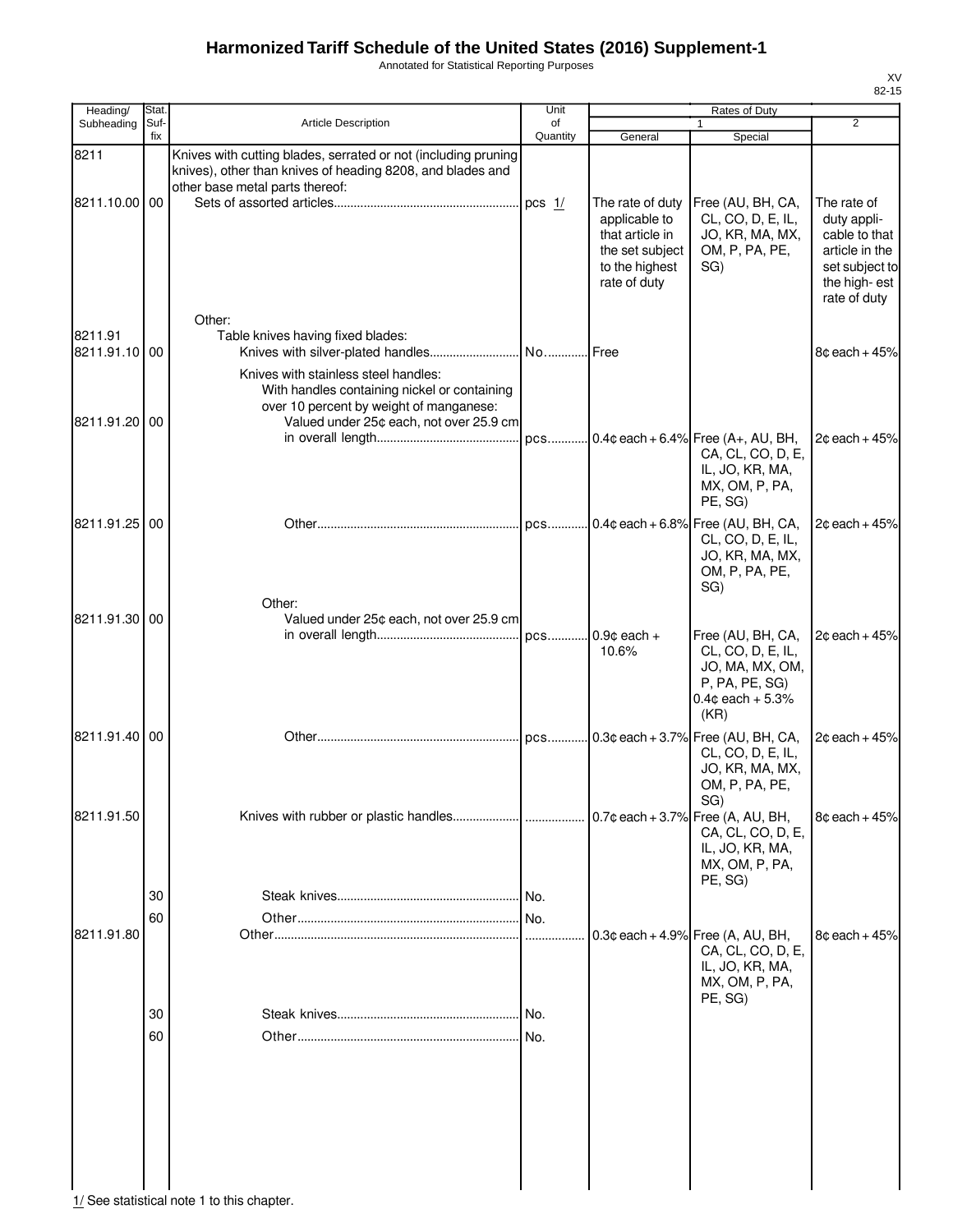Annotated for Statistical Reporting Purposes

| Heading/                 | Stat.       |                                                                                                                                                                                         | Unit           |                            | Rates of Duty                                                                                             |                            |
|--------------------------|-------------|-----------------------------------------------------------------------------------------------------------------------------------------------------------------------------------------|----------------|----------------------------|-----------------------------------------------------------------------------------------------------------|----------------------------|
| Subheading               | Suf-<br>fix | <b>Article Description</b>                                                                                                                                                              | of<br>Quantity | General                    | $\mathbf{1}$<br>Special                                                                                   | 2                          |
| 8211 (con.)              |             | Knives with cutting blades, serrated or not (including pruning<br>knives), other than knives of heading 8208, and blades and<br>other base metal parts thereof: (con.)<br>Other: (con.) |                |                            |                                                                                                           |                            |
| 8211.92                  |             | Other knives having fixed blades:<br>With rubber or plastic handles:                                                                                                                    |                |                            |                                                                                                           |                            |
| 8211.92.20               | 00          |                                                                                                                                                                                         |                |                            | CA, CL, CO, D, E,<br>IL, JO, KR, MA,<br>MX, OM, P, PA,<br>PE, SG)                                         | $8¢$ each + 45%            |
| 8211.92.40               |             |                                                                                                                                                                                         |                | 1 $\texttt{c}$ each + 4.6% | Free (A, AU, BH,<br>CA, CL, CO, D, E,<br>IL, JO, KR, MA,<br>MX, OM, P, PA,<br>PE, SG)                     | $8¢$ each + 45%            |
|                          | 50          |                                                                                                                                                                                         |                |                            |                                                                                                           |                            |
|                          | 60          |                                                                                                                                                                                         |                |                            |                                                                                                           |                            |
| 8211.92.60 00            |             | Other:<br>Hunting knives with wood handles No 4.4%                                                                                                                                      |                |                            | Free (A, AU, BH,<br>CA, CL, CO, D, E,<br>IL, JO, KR, MA,<br>MX, OM, P, PA,<br>PE, SG)                     | $8c$ each + $45%$          |
| 8211.92.90               |             |                                                                                                                                                                                         |                |                            | $0.4$ ¢ each + 6.1% Free (A, AU, BH,<br>CA, CL, CO, D, E,<br>IL, JO, KR, MA,<br>MX, OM, P, PA,<br>PE, SG) | $8¢$ each + 45%            |
|                          | 30          |                                                                                                                                                                                         |                |                            |                                                                                                           |                            |
|                          | 45          |                                                                                                                                                                                         |                |                            |                                                                                                           |                            |
| 8211.93.00               | 60          |                                                                                                                                                                                         |                |                            | 3¢ each + 5.4%   Free (A, AU, BH,<br>CA, CL, CO, D, E,<br>IL, JO, KR, MA,<br>MX, OM, P, PA,<br>PE, SG)    | $35¢$ each $+$<br>55%      |
|                          | 31          | Folding two-handled multi-use tools in which one<br>or more tools are housed in each handle and one<br>or more of the tools is a folding knife blade No.                                |                |                            |                                                                                                           |                            |
|                          | 35          | Pen knives, pocket knives and other knives which                                                                                                                                        | No.            |                            |                                                                                                           |                            |
|                          | 60          |                                                                                                                                                                                         |                |                            |                                                                                                           |                            |
| 8211.94<br>8211.94.10 00 |             | Blades:                                                                                                                                                                                 |                | $0.16¢$ each +<br>2.2%     | Free (A, AU, BH,<br>CA, CL, CO, D, E,<br>IL, JO, KR, MA,<br>MX, OM, P, PA,                                | $8¢$ each + 45%            |
| 8211.94.50 00            |             |                                                                                                                                                                                         | No             | $1¢$ each + 5.4%           | PE, SG)<br>Free (A, AU, BH,<br>CA, CL, CO, D, E,<br>IL, JO, KR, MA,<br>MX, OM, P, PA,<br>PE, SG)          | 11 $\circ$ each $+$<br>55% |
|                          |             |                                                                                                                                                                                         |                |                            |                                                                                                           |                            |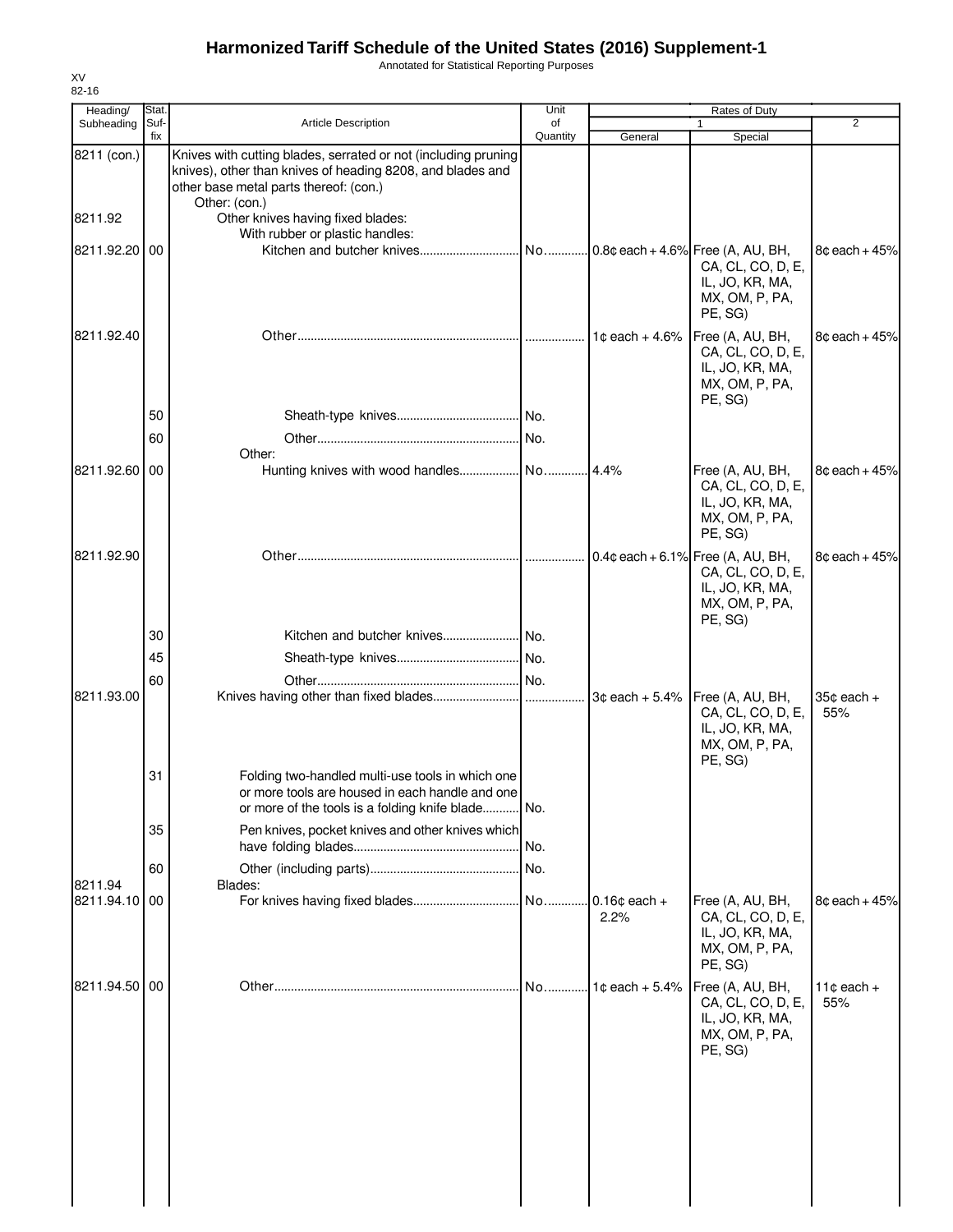Annotated for Statistical Reporting Purposes

| Heading/                                | Stat.       |                                                                                                                                                                                                                   | Unit           | <b>Rates of Duty</b> |                                                                                                                    |                               |
|-----------------------------------------|-------------|-------------------------------------------------------------------------------------------------------------------------------------------------------------------------------------------------------------------|----------------|----------------------|--------------------------------------------------------------------------------------------------------------------|-------------------------------|
| Subheading                              | Suf-<br>fix | Article Description                                                                                                                                                                                               | of<br>Quantity | General              | $\mathbf{1}$<br>Special                                                                                            | 2                             |
| 8211 (con.)<br>8211.95<br>8211.95.10 00 |             | Knives with cutting blades, serrated or not (including pruning<br>knives), other than knives of heading 8208, and blades and<br>other base metal parts thereof: (con.)<br>Other: (con.)<br>Handles of base metal: |                |                      | CA, CL, CO, D, E,<br>IL, JO, KR, MA,<br>MX, OM, P, PA,<br>PE, SG)                                                  | 8¢ each + 45%                 |
| 8211.95.50 00                           |             |                                                                                                                                                                                                                   |                |                      | CA, CL, CO, D, E,<br>IL, JO, KR, MA,<br>MX, OM, P, PA,<br>PE, SG)                                                  | $8¢$ each + $45%$             |
| 8211.95.90100                           |             |                                                                                                                                                                                                                   |                |                      | Free (A, AU, BH,<br>CA, CL, CO, D, E,<br>IL, JO, KR, MA,<br>MX, OM, P, PA,<br>PE, SG)                              | 35¢ each +<br>55%             |
| 8212                                    |             | Razors and razor blades (including razor blade blanks in<br>strips), and base metal parts thereof:                                                                                                                |                |                      |                                                                                                                    |                               |
| 8212.10.00 00                           |             |                                                                                                                                                                                                                   | No Free        |                      |                                                                                                                    | 10 $\texttt{c}$ each +<br>30% |
| 8212.20.00                              | 05          | Safety razor blades, including razor blade blanks in                                                                                                                                                              |                | Free                 |                                                                                                                    | 1 $\texttt{c}$ each + 30%     |
|                                         | 10          |                                                                                                                                                                                                                   |                |                      |                                                                                                                    |                               |
| 8212.90.00 00                           |             |                                                                                                                                                                                                                   |                | <b>Free</b>          |                                                                                                                    | 27.5%                         |
| 8213.00                                 |             | Scissors, tailors' shears and similar shears, and blades and                                                                                                                                                      |                |                      |                                                                                                                    |                               |
| 8213.00.30 00                           |             | other base metal parts thereof:                                                                                                                                                                                   |                |                      | CA, CL, CO, D, E,<br>IL, JO, MA, MX,<br>OM, P, PA, PE,<br>SG)<br>$0.8c$ each + 2.1%<br>(KR)                        | 15 $\texttt{c}$ each +<br>45% |
| 8213.00.60 00                           |             | Valued over \$1.75/dozen:                                                                                                                                                                                         |                |                      | Free (A, AU, BH,<br>CA, CL, CO, D, E,<br>IL, JO, KR, MA,<br>MX, OM, P, PA,<br>PE, SG)                              | $20$ ¢ each $+$<br>45%        |
| 8213.00.90 00                           |             |                                                                                                                                                                                                                   |                |                      | Free (A+, AU, BH,<br>CA, CL, CO, D, E,<br>IL, JO, MA, MX,<br>OM, P, PA, PE,<br>SG)<br>$1.5¢$ each + $1.5%$<br>(KR) | $20¢$ each $+$<br>45%         |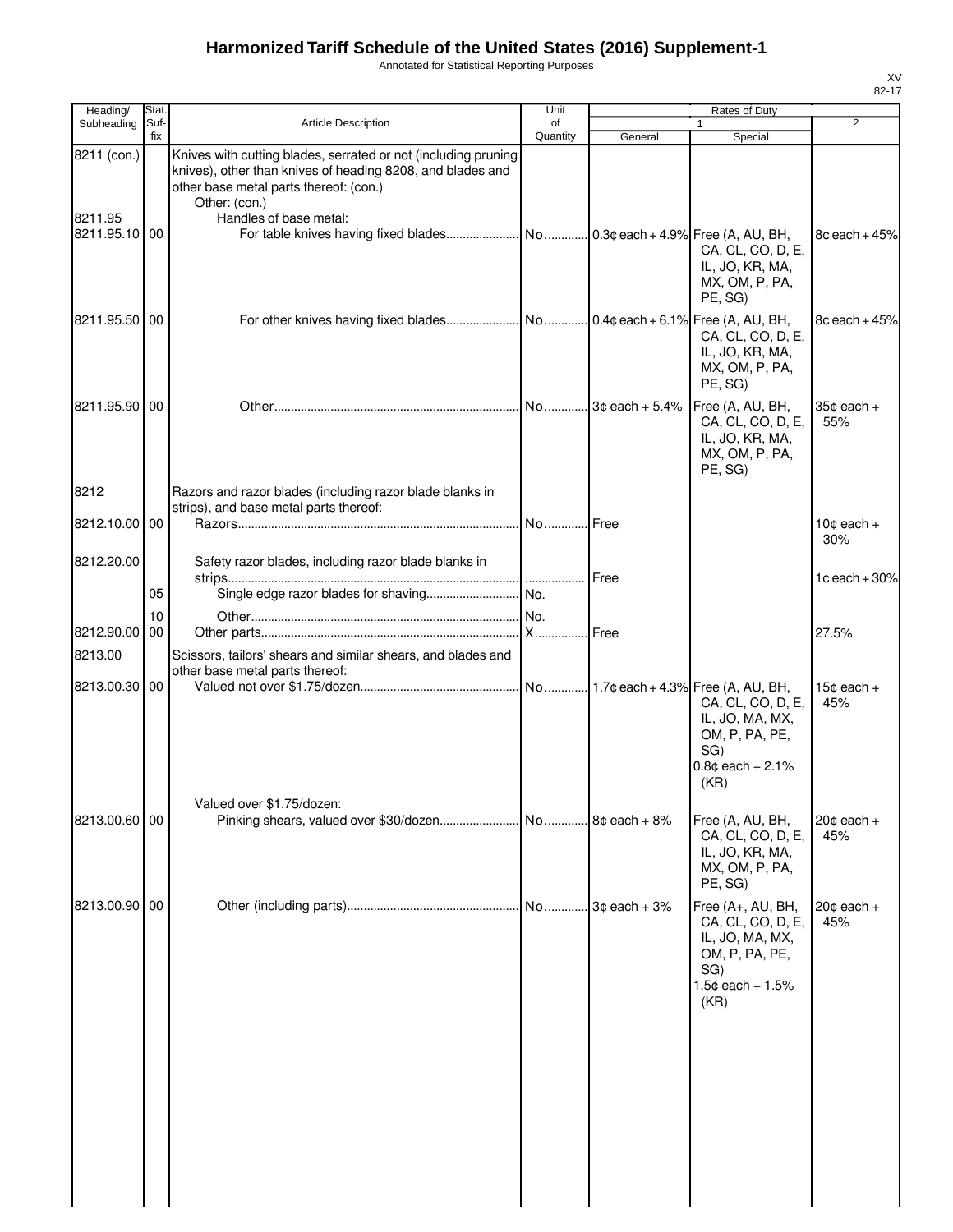Annotated for Statistical Reporting Purposes

| Heading/                      | Stat.       |                                                                                                                                                                                                                                                                                                                                                        | Unit           |         | Rates of Duty                                                                                             |                       |
|-------------------------------|-------------|--------------------------------------------------------------------------------------------------------------------------------------------------------------------------------------------------------------------------------------------------------------------------------------------------------------------------------------------------------|----------------|---------|-----------------------------------------------------------------------------------------------------------|-----------------------|
| Subheading                    | Suf-<br>fix | <b>Article Description</b>                                                                                                                                                                                                                                                                                                                             | of<br>Quantity | General | 1<br>Special                                                                                              | $\overline{2}$        |
| 8214<br>8214.10.00 00         |             | Other articles of cutlery (for example, hair clippers, butchers'<br>or kitchen cleavers, chopping or mincing knives, paper knives);<br>manicure or pedicure sets and instruments (including nail files);<br>base metal parts thereof:<br>Paper knives, letter openers, erasing knives, pencil<br>sharpeners (nonmechanical) and blades and other parts |                |         | No 0.3¢ each + 4.2% Free (A, AU, BH,<br>CA, CL, CO, D, E,<br>IL, JO, KR, MA,<br>MX, OM, P, PA,<br>PE, SG) | $8¢$ each + 45%       |
| 8214.20                       |             | Manicure or pedicure sets and instruments (including nail                                                                                                                                                                                                                                                                                              |                |         |                                                                                                           |                       |
| 8214.20.30 00                 |             | files), and parts thereof:<br>Cuticle or cornknives, cuticle pushers, nail files,<br>nailcleaners, nail nippers and clippers, all the foregoing<br>used for manicure or pedicure purposes, and parts                                                                                                                                                   |                |         | Free (A, AU, BH,                                                                                          | 60%                   |
|                               |             |                                                                                                                                                                                                                                                                                                                                                        |                |         | CA, CL, CO, D, E,<br>IL, JO, KR, MA,<br>MX, OM, P, PA,<br>PE, SG)                                         |                       |
| 8214.20.60 00                 |             | Manicure and pedicure sets, and combinations thereof:                                                                                                                                                                                                                                                                                                  |                |         |                                                                                                           | 50%                   |
| 8214.20.90 00                 |             |                                                                                                                                                                                                                                                                                                                                                        | <b>X</b>       | 4.1% 2/ | Free (A, AU, BH,<br>CA, CL, CO, D, E,<br>IL, JO, KR, MA,<br>MX, OM, P, PA,<br>PE, SG)                     | 45%                   |
| 8214.90                       |             | Other:<br>Cleavers and the like not elsewhere specified or<br>included:                                                                                                                                                                                                                                                                                |                |         |                                                                                                           |                       |
| 8214.90.30 00                 |             |                                                                                                                                                                                                                                                                                                                                                        |                |         | Free (A+, AU, BH,<br>CA, CL, CO, D, E,<br>IL, JO, KR, MA,<br>MX, OM, P, PA,<br>PE, SG)                    | $8¢$ each + 45%       |
| 8214.90.60 00                 |             |                                                                                                                                                                                                                                                                                                                                                        |                |         | No 0.2¢ each + 3.1% Free (A, AU, BH,<br>CA, CL, CO, D, E,<br>IL, JO, KR, MA,<br>MX, OM, P, PA,<br>PE, SG) | 8¢ each + 45%         |
| 8214.90.90 00                 |             |                                                                                                                                                                                                                                                                                                                                                        | No             |         | 1.4¢ each + 3.2% Free (A, AU, BH,<br>CA, CL, CO, D, E,<br>IL, JO, KR, MA,<br>MX, OM, P, PA,<br>PE, SG)    | $20¢$ each $+$<br>45% |
| 1/ See subheading 9902.25.52. |             |                                                                                                                                                                                                                                                                                                                                                        |                |         |                                                                                                           |                       |

2/ See subheading 9902.25.55.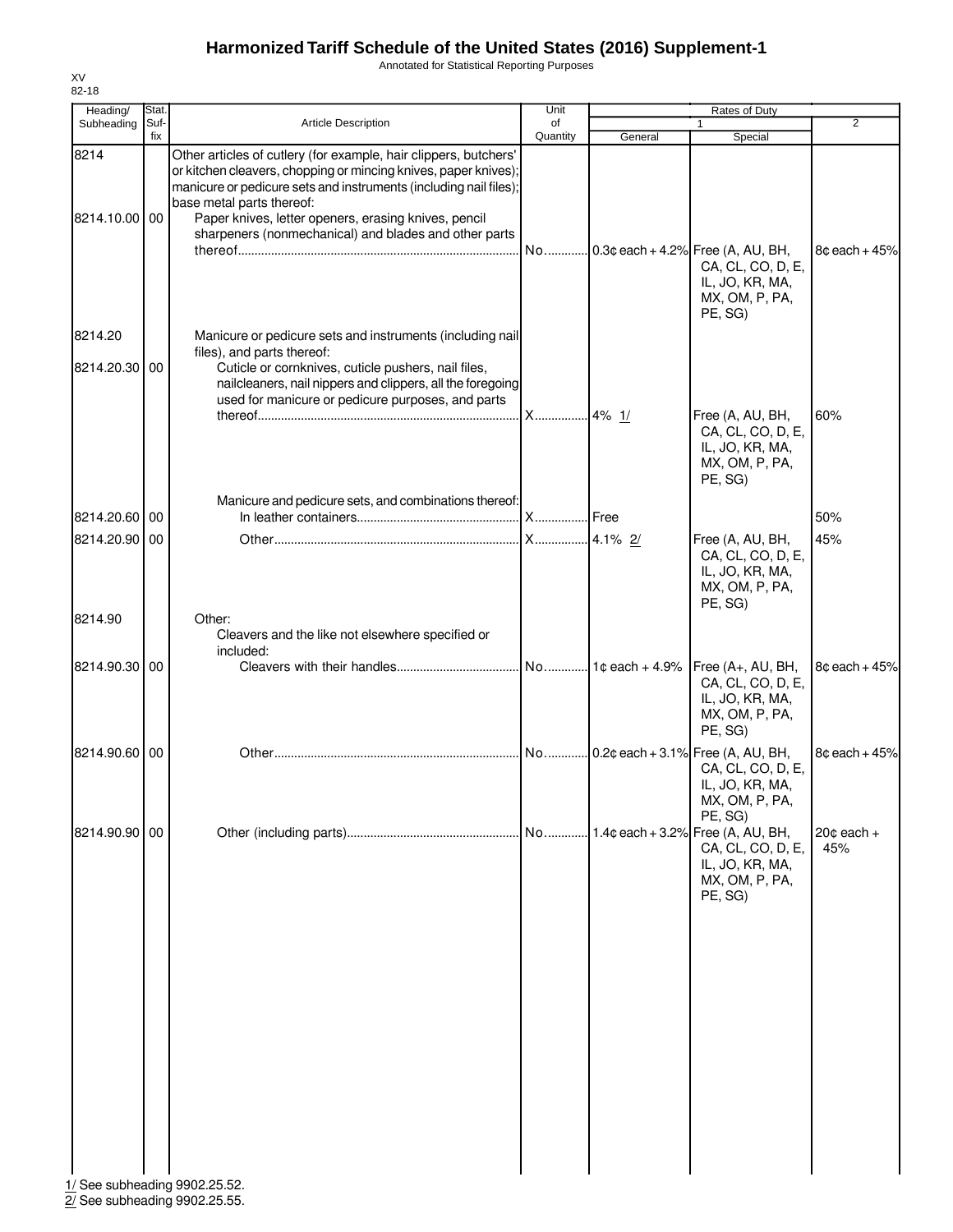Annotated for Statistical Reporting Purposes

| Heading/                 | Stat.       |                                                                                                                                                                                                                           | Unit           |                                                                                                           | Rates of Duty                                                                         |                                                                                                                 |
|--------------------------|-------------|---------------------------------------------------------------------------------------------------------------------------------------------------------------------------------------------------------------------------|----------------|-----------------------------------------------------------------------------------------------------------|---------------------------------------------------------------------------------------|-----------------------------------------------------------------------------------------------------------------|
| Subheading               | Suf-<br>fix | Article Description                                                                                                                                                                                                       | of<br>Quantity | General                                                                                                   | $\mathbf{1}$<br>Special                                                               | $\overline{2}$                                                                                                  |
| 8215<br>8215.10.00 00    |             | Spoons, forks, ladles, skimmers, cake-servers, fish-knives,<br>butter-knives, sugar tongs and similar kitchen or tableware;<br>and base metal parts thereof:<br>Sets of assorted articles containing at least one article | pcs $1/$       |                                                                                                           | The rate of duty Free (AU, BH, CA,                                                    | The rate of                                                                                                     |
|                          |             |                                                                                                                                                                                                                           |                | applicable to<br>that article in<br>the set subject<br>to the highest<br>rate of duty                     | CL, CO, D, E, IL,<br>JO, KR, MA, MX,<br>OM, P, PA, PE,<br>SG)                         | duty<br>applicable to<br>that article in<br>the set<br>subject to the<br>highest rate<br>of duty                |
| 8215.20.00 00            |             |                                                                                                                                                                                                                           |                | The rate of duty<br>applicable to<br>that article in<br>the set subject<br>to the highest<br>rate of duty | Free (AU, BH, CA,<br>CL, CO, D, E, IL,<br>JO, KR, MA, MX,<br>OM, P, PA, PE,<br>SG)    | The rate of<br>duty<br>applicable to<br>that article in<br>the set<br>subject to the<br>highest rate<br>of duty |
|                          |             | Other:                                                                                                                                                                                                                    |                |                                                                                                           |                                                                                       |                                                                                                                 |
| 8215.91<br>8215.91.30 00 |             | Plated with precious metal:                                                                                                                                                                                               |                |                                                                                                           |                                                                                       | $2¢$ each + 45%                                                                                                 |
| 8215.91.60 00            |             |                                                                                                                                                                                                                           |                |                                                                                                           | Free (A, AU, BH,<br>CA, CL, CO, D, E,<br>IL, JO, KR, MA,<br>MX, OM, P, PA,<br>PE, SG) | 50%                                                                                                             |
| 8215.91.90 00            |             |                                                                                                                                                                                                                           |                |                                                                                                           | Free (A, AU, BH,<br>CA, CL, CO, D, E,<br>IL, JO, KR, MA,<br>MX, OM, P, PA,<br>PE, SG) | 40%                                                                                                             |

 $1/$  See statistical note 1 to this chapter.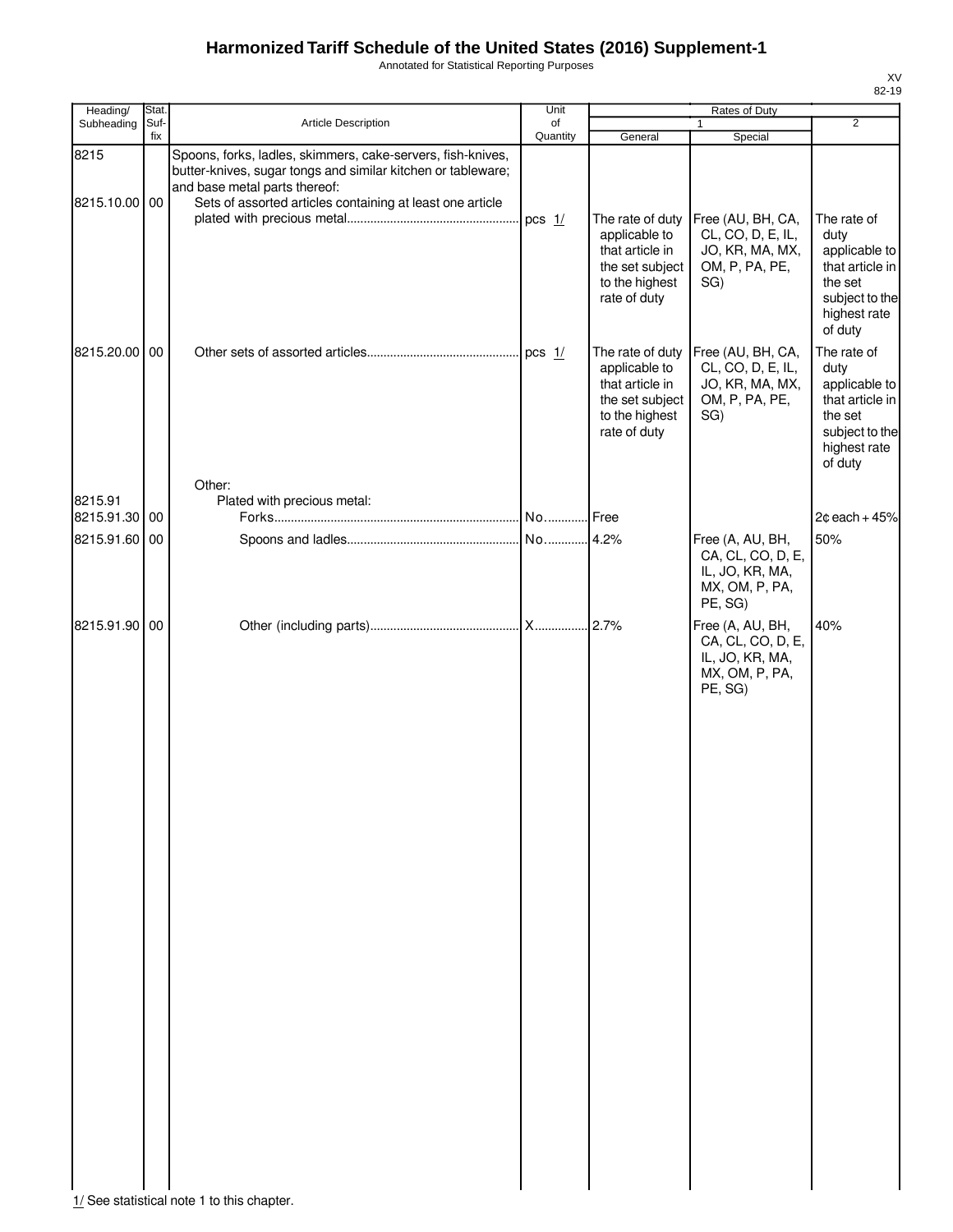Annotated for Statistical Reporting Purposes

| Heading/      | Stat.       |                                                                                                                                                                                      | Unit           |                          | Rates of Duty                                                                                                     |                 |
|---------------|-------------|--------------------------------------------------------------------------------------------------------------------------------------------------------------------------------------|----------------|--------------------------|-------------------------------------------------------------------------------------------------------------------|-----------------|
| Subheading    | Suf-<br>fix | <b>Article Description</b>                                                                                                                                                           | of<br>Quantity | General                  | $\mathbf{1}$<br>Special                                                                                           | 2               |
| 8215 (con.)   |             | Spoons, forks, ladles, skimmers, cake-servers, fish-knives,<br>butter-knives, sugar tongs and similar kitchen or tableware;<br>and base metal parts thereof: (con.)<br>Other: (con.) |                |                          |                                                                                                                   |                 |
| 8215.99       |             | Other:<br>Forks:                                                                                                                                                                     |                |                          |                                                                                                                   |                 |
|               |             | With stainless steel handles:<br>With handles containing nickel or<br>containing over 10 percent by weight of<br>manganese:                                                          |                |                          |                                                                                                                   |                 |
| 8215.99.01 00 |             | Valued under 25¢ each, not over<br>25.9 cm in overall length                                                                                                                         |                | pcs 0.9¢ each +<br>15.8% | Free (A+, AU, BH,<br>CA, CL, CO, D, E,<br>IL, JO, MA, MX,<br>OM, P, PA, PE,<br>SG)<br>$0.4$ ¢ each + 7.9%<br>(KR) | $2¢$ each + 45% |
| 8215.99.05 00 |             | Other:                                                                                                                                                                               |                |                          | pcs 0.5¢ each + 8.5% Free (AU, BH, CA,<br>CL, CO, D, E, IL,<br>JO, KR, MA, MX,<br>OM, P, PA, PE,<br>SG)           | $2¢$ each + 45% |
| 8215.99.10 00 |             |                                                                                                                                                                                      |                |                          | CA, CL, CO, D, E,<br>IL, JO, MA, MX,<br>OM, P, PA, PE,<br>SG)<br>$0.2$ ¢ each + 3.1%<br>(KR)                      | $2¢$ each + 45% |
| 8215.99.15 00 |             |                                                                                                                                                                                      |                |                          | pcs 0.4¢ each + 4.8% Free (AU, BH, CA,<br>CL, CO, D, E, IL,<br>JO, KR, MA, MX,<br>OM, P, PA, PE,<br>SG)           | $2¢$ each + 45% |
| 8215.99.20 00 |             |                                                                                                                                                                                      |                |                          | CA, CL, CO, D, E,<br>IL, JO, KR, MA,<br>MX, OM, P, PA,<br>PE, SG)                                                 | $8¢$ each + 45% |
| 8215.99.22 00 |             | Other:                                                                                                                                                                               | No Free        |                          |                                                                                                                   | $8¢$ each + 45% |
| 8215.99.24 00 |             | Other:<br>Table forks (including table serving<br>forks) and barbecue forks with wooden                                                                                              |                |                          |                                                                                                                   |                 |
|               |             |                                                                                                                                                                                      | No             |                          | $0.3$ ¢ each + 4.5% Free (A, AU, BH,<br>CA, CL, CO, D, E,<br>IL, JO, KR, MA,<br>MX, OM, P, PA,<br>PE, SG)         | $8¢$ each + 45% |
| 8215.99.26 00 |             |                                                                                                                                                                                      |                |                          | No 0.2¢ each + 3.1% Free (AU, BH, CA,<br>CL, CO, D, E, IL,<br>JO, KR, MA, MX,<br>OM, P, PA, PE,<br>SG)            | $8¢$ each + 45% |
|               |             |                                                                                                                                                                                      |                |                          |                                                                                                                   |                 |